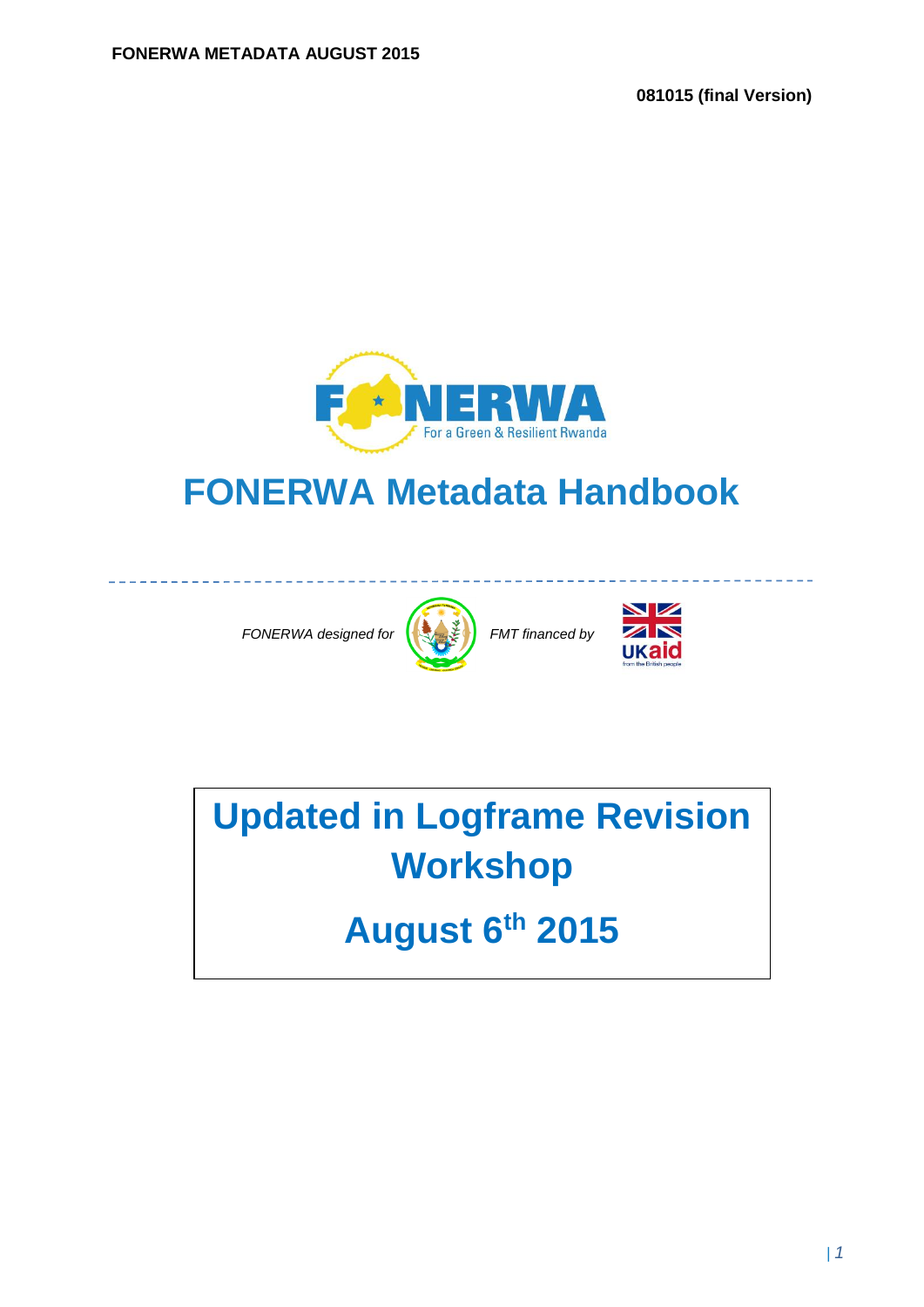### **Introduction to the Handbook**

This Metadata Handbook accompanies and supports the FONERWA results framework for the period 2013-2018. The FONERWA results are captured and measured by the logical framework matrix shown in **Annex A** (version revised August 2015). The Handbook elaborates the definition, measurement method, data sources, responsibility and frequency for reporting against indicators in the FONERWA logical framework.

The higher level FONERWA logframe indicators include national standards, tools and data sets; whereas the Logframe Output indicators are primarily informed by FONERWA supported project level performance. Within a standard results framework, outputs are typically *within the control* of the Management team, with the Outcome representing the change resulting *from the uptake* of these Outputs. In the case of the FONERWA results matrix, the Outcome monitors Fund-level performance and the Outputs reflect the performance of funded projects, (which are not directly within the control of the Fund Management Team/Secretariat.) This is somewhat unorthodox.

The following principles apply to the Logframe revision process:

- $\bullet$  Output level targets should be based on the existing pipeline of projects<sup>1</sup> not anticipate future potential projects. This brings Outputs within the FMT control as far as possible. The decision to reflect approved projects only, allows FMT to be more accountable for Fund results.
- Targets set in the logframe revision of October 2015 reflect the 29 projects approved for funding as of August 2015.
- Approved projects must contribute to one or more of the FONERWA outputs; however they do not necessarily have to fit under an existing indicator<sup>2</sup>. New indicators can be introduced to reflect projects in the pipeline during the annual logframe revision exercise.
- If projects are reflected under more than one indicator, they can be counted towards both targets<sup>3</sup>. Double counting is acceptable across indicators but there must be clarity on where this occurs. Double counting within each indicator is to be avoided.
- The 2014 revision exercise captured targets from project level and aggregated these to Fund level. However this approach took the projects at 'face value' and assumed that they would deliver as promised. If Fund level targets are formulated in this way, FONERWA could be penalised if projects do not implement according to plan or schedule. In addition FONERWA wishes to support innovative projects, but by its very nature innovation is more risky.
- Therefore it was agreed for 2015 that FMT should factor in an "acceptable level of failure" for project implementation, which would allow room for over-achievement. This is to be achieved by setting Fund level targets to reflect 80% of the cumulative targets from the project pipeline.
- The FONERWA logframe and the Metadata Handbook should be revised and updated on an annual basis to reflect the annual pipeline of the Fund - this version of August 2015 to be updated by October 2016.

<sup>-</sup><sup>1</sup> i.e. based on approved projects

<sup>&</sup>lt;sup>2</sup> For example projects on pollution, marshland irrigation and mushroom farming have been approved but do not contribute to any indicator in the logframe.

<sup>&</sup>lt;sup>3</sup> For example where output indicator 1.1 contributes to 1.3.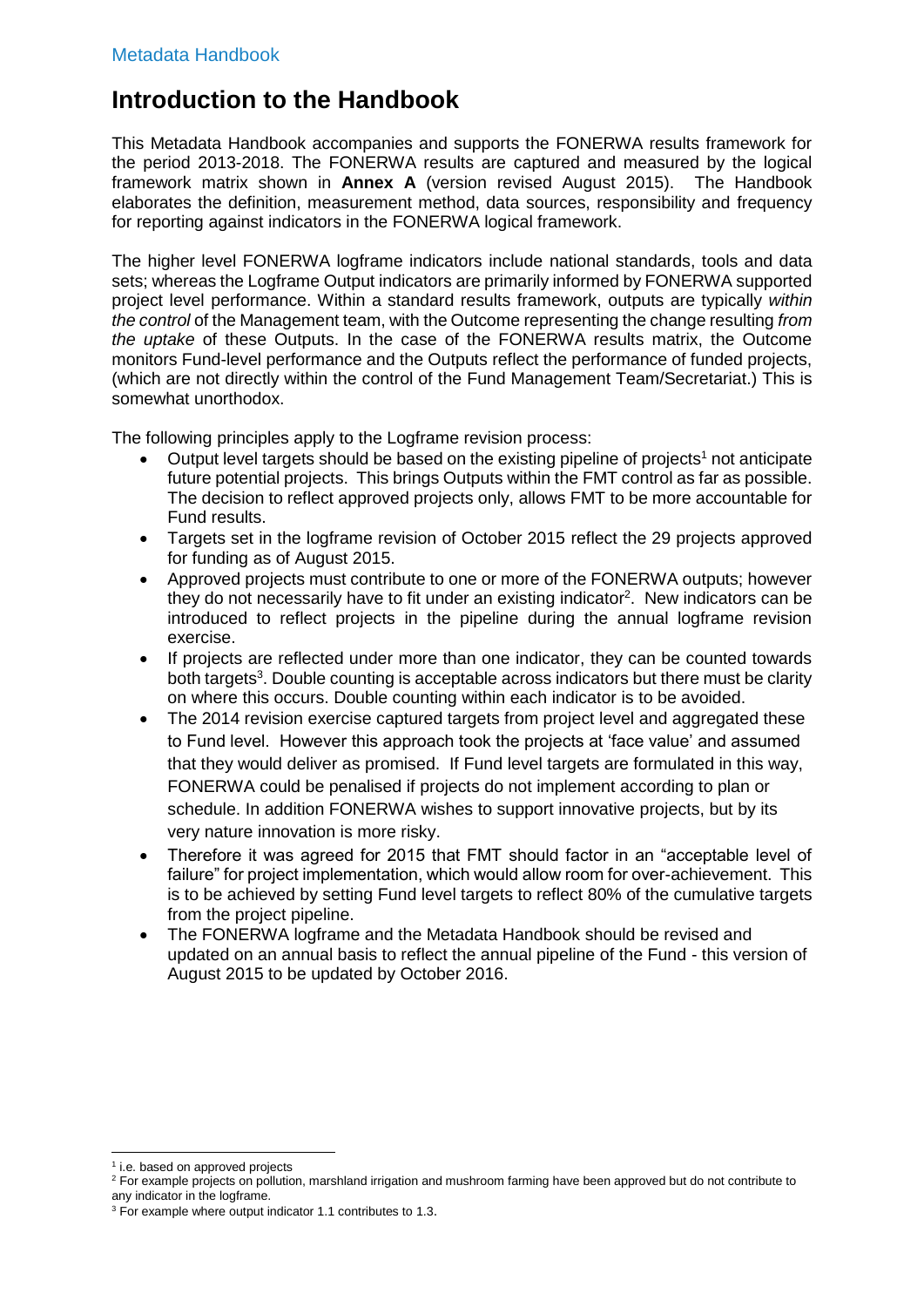| <b>IMPACT INDICATORS</b>  |                                                                                                                                                                                                                                                                                                                                                                                                                                                                                                                                                                                                                                                                                                                                                                                                                                                                                                                                     |                |                          |                 |  |
|---------------------------|-------------------------------------------------------------------------------------------------------------------------------------------------------------------------------------------------------------------------------------------------------------------------------------------------------------------------------------------------------------------------------------------------------------------------------------------------------------------------------------------------------------------------------------------------------------------------------------------------------------------------------------------------------------------------------------------------------------------------------------------------------------------------------------------------------------------------------------------------------------------------------------------------------------------------------------|----------------|--------------------------|-----------------|--|
| <b>IMPACT indicator 1</b> | Level of national climate change vulnerability index                                                                                                                                                                                                                                                                                                                                                                                                                                                                                                                                                                                                                                                                                                                                                                                                                                                                                |                |                          |                 |  |
| <b>Definition</b>         | The indicator reflects a composite index that covers the relationship between Exposure, Sensitivity and<br>Adaptive Capacity using the following formula:<br>$V = ((E+S)/2) + AC)/2$ ; where V is the vulnerability index, $E -$ exposure, S – Sensitivity and AC is Adaptive<br>Capacity.                                                                                                                                                                                                                                                                                                                                                                                                                                                                                                                                                                                                                                          |                |                          |                 |  |
| Methodology               | The National survey on household vulnerability to climate change is designed to enable an analysis of how<br>climate change is having an impact at the household level across all provinces and districts of Rwanda. The<br>baseline for the Rwanda climate change vulnerability index was validated in April 2015, giving a framework or<br>directory of national vulnerability indicators along with baseline data related to those indicators.<br>Methodology covering a total of 38 high-level and 'outcome' oriented vulnerability indicators were recommended,<br>covering the vulnerability parameters of exposure, sensitivity and adaptive capacity. These are categorized into<br>seven areas, which are: (1) Cross cutting; (2) meteorological/disaster risks reduction; (3) agriculture, food and<br>nutrition; (4) health; (5) water; (6) territorial biodiversity; and (7) energy, transportation and infrastructure. |                |                          |                 |  |
| Data source               | Frequency                                                                                                                                                                                                                                                                                                                                                                                                                                                                                                                                                                                                                                                                                                                                                                                                                                                                                                                           | Disaggregation | Responsible organisation | <b>Partners</b> |  |
| <b>REMA Reports</b>       | <b>REMA</b><br><b>REMA, NISR</b><br>Every five years - aligning<br><b>Gender categories</b><br>with EDPRS II in 2017 <sup>4</sup>                                                                                                                                                                                                                                                                                                                                                                                                                                                                                                                                                                                                                                                                                                                                                                                                   |                |                          |                 |  |
|                           |                                                                                                                                                                                                                                                                                                                                                                                                                                                                                                                                                                                                                                                                                                                                                                                                                                                                                                                                     |                |                          |                 |  |
| <b>IMPACT indicator 2</b> | Rwanda National Green-house Gas Emissions reductions in relation to the baseline scenario                                                                                                                                                                                                                                                                                                                                                                                                                                                                                                                                                                                                                                                                                                                                                                                                                                           |                |                          |                 |  |

 $^4$  At the sector level, there has been no target set against this indicator because of the complexity involved, the decision taken is to update the baseline after 5 Years.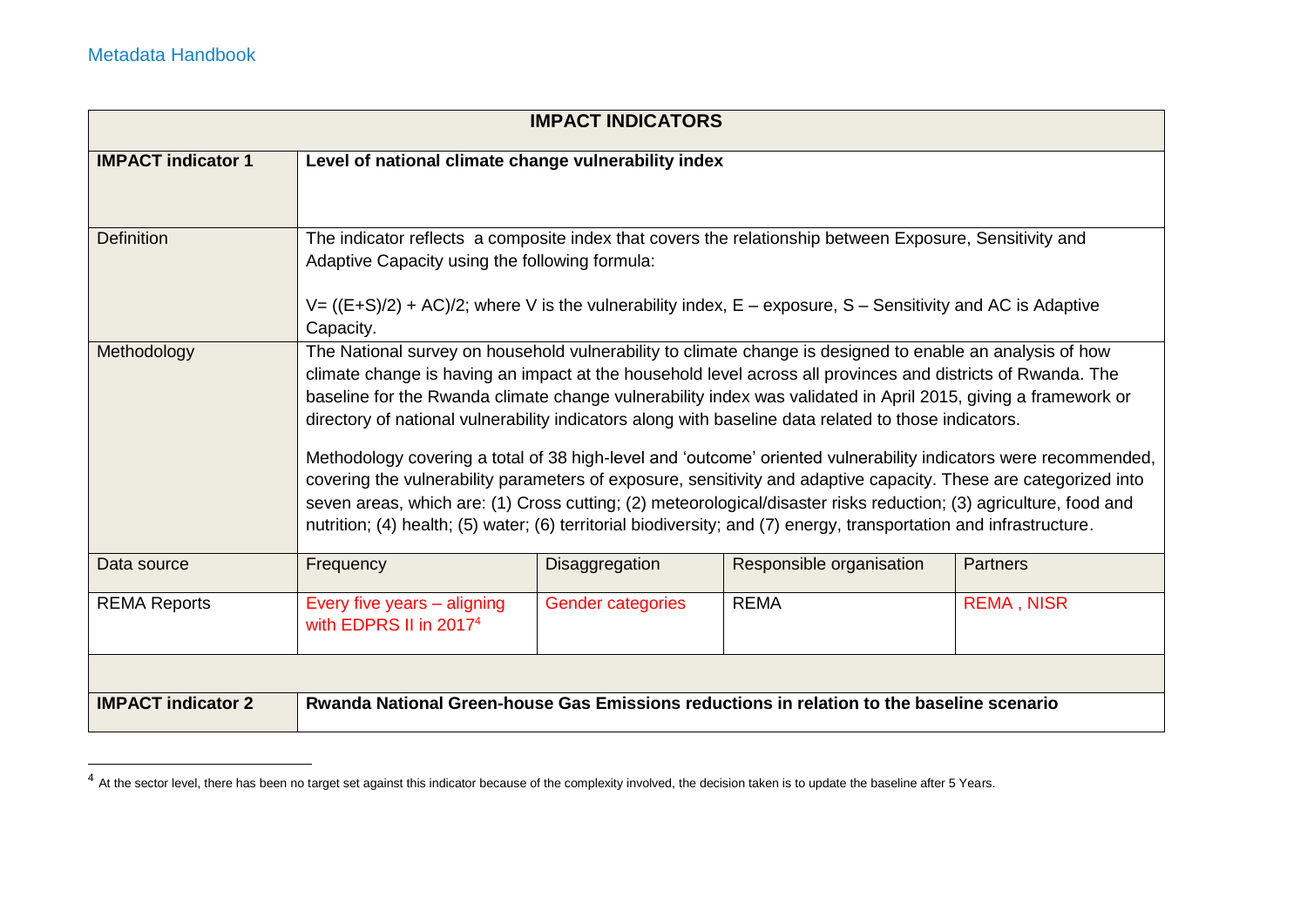| <b>Definition</b>                                                                                   | Green-house Gas emissions include: Carbon dioxide (CO2); Methane (CH4); Nitrous oxide (N2O); Hydro<br>fluorocarbons (HFCs); Per fluorocarbons (PFCs); and Sulphur hexafluoride (SF6). This indicator is measured at<br>the National level as informed by the National communication.                                                                                                                                                                                                   |                |                          |                                                                          |
|-----------------------------------------------------------------------------------------------------|----------------------------------------------------------------------------------------------------------------------------------------------------------------------------------------------------------------------------------------------------------------------------------------------------------------------------------------------------------------------------------------------------------------------------------------------------------------------------------------|----------------|--------------------------|--------------------------------------------------------------------------|
| Methodology                                                                                         | Figures refer to the difference between business as usual (reference/ scenario) and mitigation scenario<br>Subject to current NAMA preparation study and work towards the 3 <sup>rd</sup> National Communication expected Mid-<br>2015, this indicator will be measured by:<br>Tier 2 IPCC methodology for emissions calculation, informing $3rd$ National Communication with UNFCCC<br>1)<br>in 2015<br>National Observatory Bi-annual Reports on emissions status / projection<br>2) |                |                          |                                                                          |
| Data source                                                                                         | Frequency                                                                                                                                                                                                                                                                                                                                                                                                                                                                              | Disaggregation | Responsible organisation | <b>Partners</b>                                                          |
| <b>Biannual GHG inventory</b><br>/ National<br>communications with<br>UNFCCC / GoR<br>Economic Data | Biannual updating of GHG<br>inventory data                                                                                                                                                                                                                                                                                                                                                                                                                                             | N/A            | <b>REMA</b>              | <b>National Climate Change</b><br>Observatory (Ministry of<br>Education) |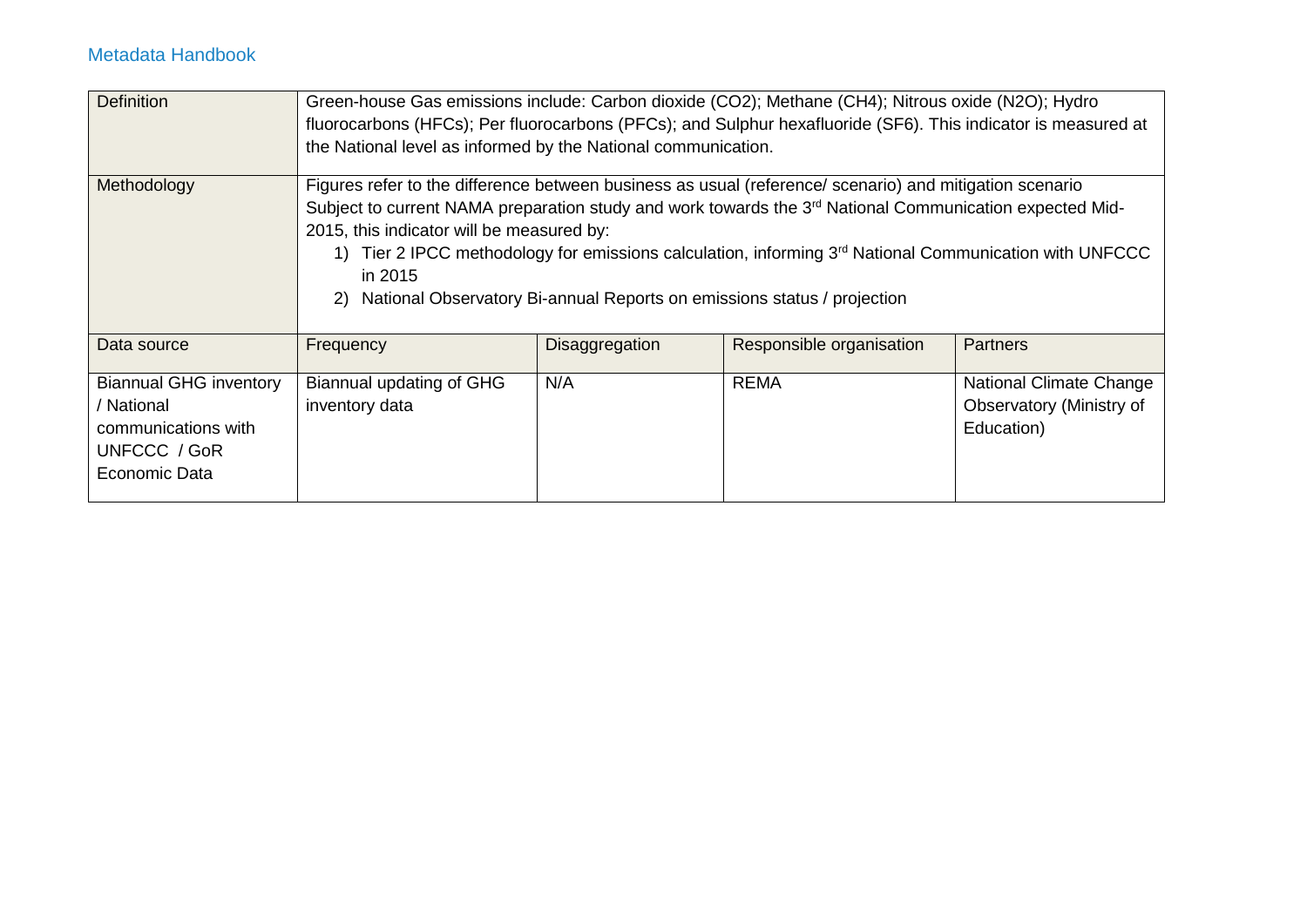| <b>IMPACT indicator 3</b>                  | <b>Number of Green jobs created</b>                                                                                                                                                                                                                                                                                                                                                                                                                                                                                                                                                                                                         |                                                                                                                                                                    |                          |                  |
|--------------------------------------------|---------------------------------------------------------------------------------------------------------------------------------------------------------------------------------------------------------------------------------------------------------------------------------------------------------------------------------------------------------------------------------------------------------------------------------------------------------------------------------------------------------------------------------------------------------------------------------------------------------------------------------------------|--------------------------------------------------------------------------------------------------------------------------------------------------------------------|--------------------------|------------------|
| <b>Definition</b>                          | Green job is defined by the ICF as 'any decent job that contributes to preserving or restoring the quality of the<br>environment, including employment in green industries, in green occupations, and in environmental jobs <sup>15</sup><br>The indicator refers to direct not indirect employment                                                                                                                                                                                                                                                                                                                                         |                                                                                                                                                                    |                          |                  |
| Methodology                                | Calculation of total number of (green) jobs created<br>At present this indicator is not measured by MIFOTRA. FONERWA has been tracking green jobs created based<br>on ICF definition. There is ongoing discussions led by MINIRENA to include the green jobs category in the<br>MIFOTRA database and tracking system. The Labour Survey has been postponed to 2016 and Secretariat are<br>working with MIFOTRA for inclusion of the green jobs indicator in the survey. Note: A retrospective baseline<br>survey for this indicator will be recommended to the National level stakeholders in addressing the earlier delays<br>experienced. |                                                                                                                                                                    |                          |                  |
| Data source                                | Frequency                                                                                                                                                                                                                                                                                                                                                                                                                                                                                                                                                                                                                                   | Disaggregation                                                                                                                                                     | Responsible organisation | <b>Partners</b>  |
| Employment records /<br>NISR surveys/ EICV | 3 years                                                                                                                                                                                                                                                                                                                                                                                                                                                                                                                                                                                                                                     | <b>By MIFOTRA</b><br>categories:<br>Permanent (<6<br>months); Short-term<br>(3-6 months); Casual<br>$(> 3$ months);<br>Permanent (self-<br>employed &<br>employed) | <b>NISR</b>              | MIFOTRA/MINIRENA |

<sup>5</sup> DFID direct jobs created metric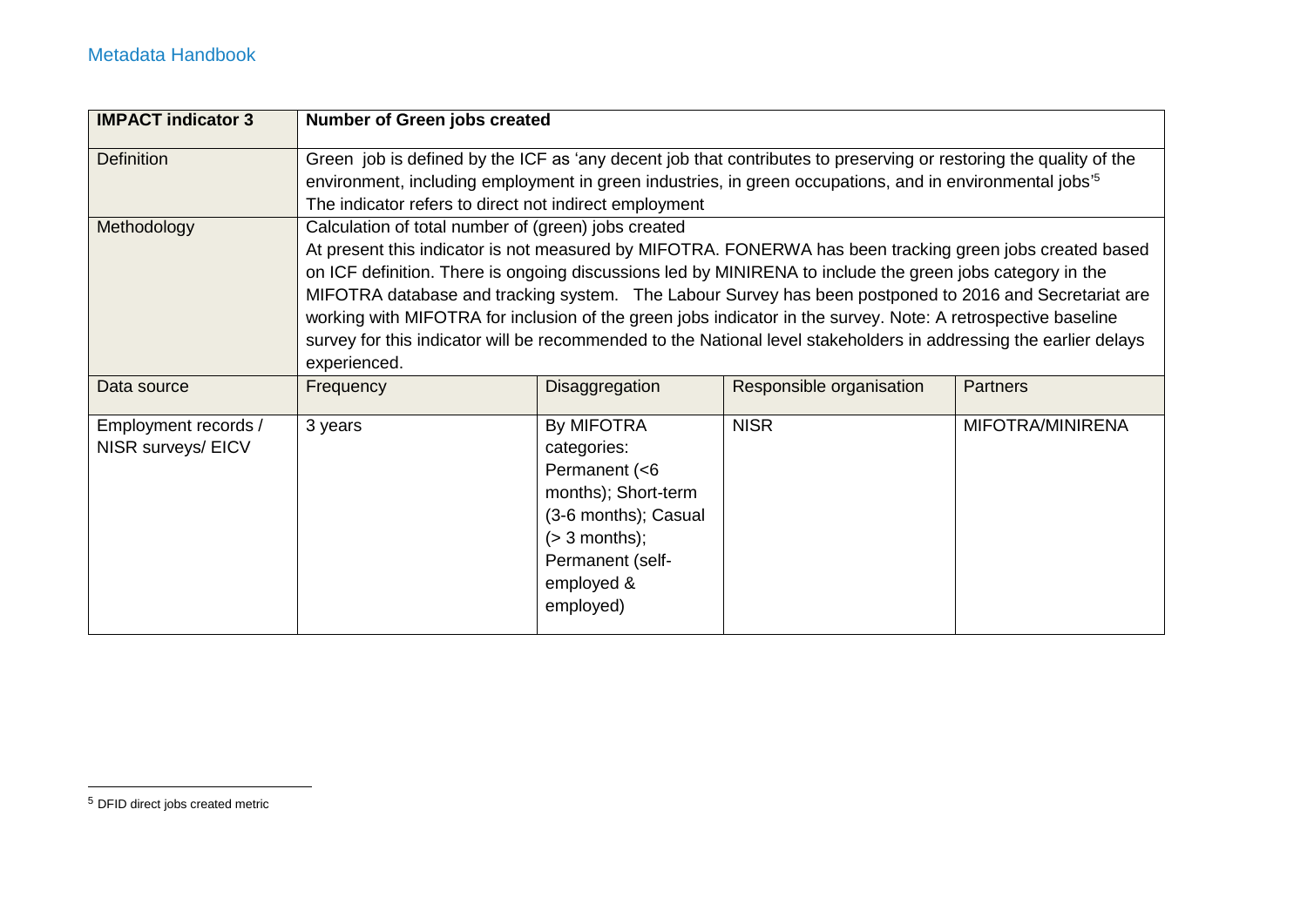|                                                 | <b>OUTCOME INDICATORS</b>                                                                                                                                                                                                                                                                                                                                                                                                                                                                                                                                                                                                                                                                                                                                                                                                                                                                                                                                                                                                                                                                                                                                                                                                                                                                                                                                                                                                                                                                                 |                             |                          |                 |  |
|-------------------------------------------------|-----------------------------------------------------------------------------------------------------------------------------------------------------------------------------------------------------------------------------------------------------------------------------------------------------------------------------------------------------------------------------------------------------------------------------------------------------------------------------------------------------------------------------------------------------------------------------------------------------------------------------------------------------------------------------------------------------------------------------------------------------------------------------------------------------------------------------------------------------------------------------------------------------------------------------------------------------------------------------------------------------------------------------------------------------------------------------------------------------------------------------------------------------------------------------------------------------------------------------------------------------------------------------------------------------------------------------------------------------------------------------------------------------------------------------------------------------------------------------------------------------------|-----------------------------|--------------------------|-----------------|--|
| <b>OUTCOME Indicator 1</b><br><b>Definition</b> | Cumulative volume of finance [US\$ millions] mobilized for climate and environment purposes as<br>A). contributions to Fund;<br>B). leveraging<br>Mobilised funds are either additional funds or funds diverted from another (more fossil-fuel intensive) use.                                                                                                                                                                                                                                                                                                                                                                                                                                                                                                                                                                                                                                                                                                                                                                                                                                                                                                                                                                                                                                                                                                                                                                                                                                            |                             |                          |                 |  |
|                                                 | A is defined as the total cumulative amount of funds raised/mobilised from Multilateral, bilateral, GOR and<br>private sector. This should capture resources which can be directed by the Fund towards projects.<br>B is defined as the process which occurs when the use of specified resources for a given objective causes more<br>financial resources to be applied for that objective than would otherwise have been the case. $6$ Including:<br>Upfront co-financing i.e. resources committed to the Fund from additional donors or GoR at the time of<br>$\bullet$<br>project approval (i.e. beyond the original commitments specified in Project Document <sup>7</sup> )<br>Subsequent co-financing i.e. resources mobilized after the Fund began operating, where early success<br>$\bullet$<br>encouraged others to contribute<br>Project level co-financing i.e. funds catalysed by the grant that go directly into project budget. Project in-<br>kind contributions should be reported on, but are not reported directly within this indicator.<br>Funds which are catalysed by FONERWA, and committed to other institutions without passing directly<br>$\bullet$<br>through FONERWA should be reported on, but are not reported directly within this indicator<br>Direct financing to FONERWA to support management operations and capacity building beyond contributions for<br>direct funding to project based on contributions from development Partners including DFID, UNDP, KFW, the |                             |                          |                 |  |
| Methodology                                     | a) Sum all contributions to Fund<br>b) Sum all leveraged                                                                                                                                                                                                                                                                                                                                                                                                                                                                                                                                                                                                                                                                                                                                                                                                                                                                                                                                                                                                                                                                                                                                                                                                                                                                                                                                                                                                                                                  |                             |                          |                 |  |
| Data source                                     | Frequency                                                                                                                                                                                                                                                                                                                                                                                                                                                                                                                                                                                                                                                                                                                                                                                                                                                                                                                                                                                                                                                                                                                                                                                                                                                                                                                                                                                                                                                                                                 | Disaggregation              | Responsible organisation | <b>Partners</b> |  |
| <b>Fund Financial Records</b>                   | Quarterly and annually                                                                                                                                                                                                                                                                                                                                                                                                                                                                                                                                                                                                                                                                                                                                                                                                                                                                                                                                                                                                                                                                                                                                                                                                                                                                                                                                                                                                                                                                                    | a) private sector<br>b) GoR | <b>FMT</b>               | MINECOFIN, BDF  |  |

<sup>&</sup>lt;sup>6</sup> DFID public finance indicator

 $\overline{a}$ 

<sup>&</sup>lt;sup>7</sup> DFID's initial capitalisation of the Fund should be reflected in the baseline, thereafter milestones should show cumulative funds leveraged, which should be staggered over the years committed.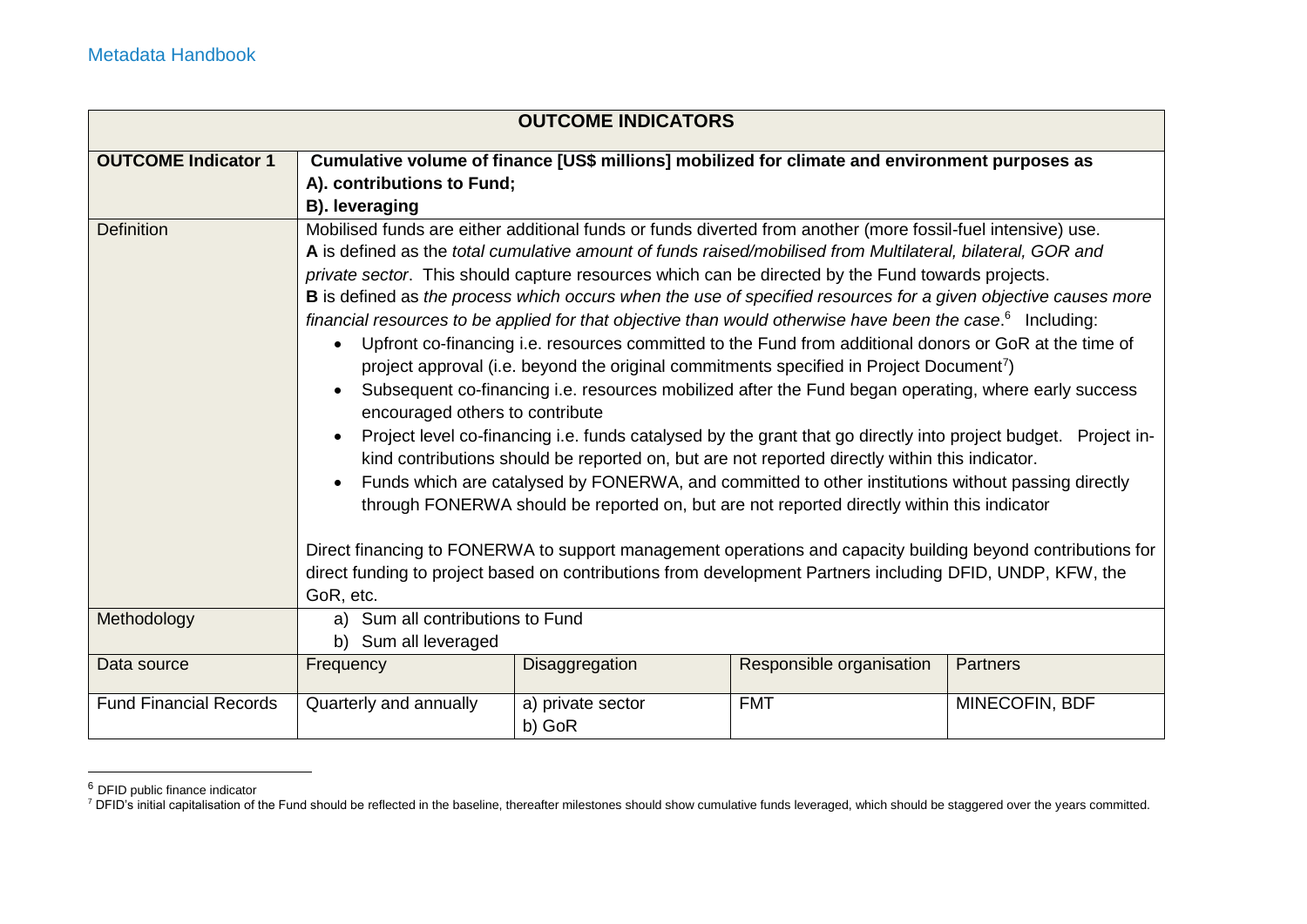|                            |                                        | c) MDBs / other        |                                                                                                                    |                        |
|----------------------------|----------------------------------------|------------------------|--------------------------------------------------------------------------------------------------------------------|------------------------|
|                            |                                        | development partners   |                                                                                                                    |                        |
|                            |                                        | (including DFID)/other |                                                                                                                    |                        |
|                            |                                        |                        |                                                                                                                    |                        |
|                            |                                        | sources                |                                                                                                                    |                        |
| <b>Outcome Indicator 2</b> | % of projects successfully implemented |                        |                                                                                                                    |                        |
|                            |                                        |                        |                                                                                                                    |                        |
| <b>Definition</b>          |                                        |                        | Success is defined as the percentage of funded projects on track to achieve at least 80% of results planned in     |                        |
|                            | the project document.                  |                        |                                                                                                                    |                        |
|                            |                                        |                        |                                                                                                                    |                        |
| Methodology                |                                        |                        | Number of projects achieving at least 80% of their output level milestones/targets expressed as a proportion of    |                        |
|                            | the total number of funded projects.   |                        |                                                                                                                    |                        |
|                            |                                        |                        | For example if the project has planned 5 outputs and it has met its milestones for 4 of them, then it is on track. |                        |
|                            |                                        |                        | If the planned output is 500 trees planted, and the project has planted 400, then it is on track.                  |                        |
|                            |                                        |                        | If the output indicator is a qualitative one, then FMT will make a judgement as to whether it is on track.         |                        |
|                            |                                        |                        |                                                                                                                    |                        |
| Data source                | Frequency                              | <b>Disaggregation</b>  | Responsible organisation                                                                                           | <b>Partners</b>        |
|                            |                                        |                        |                                                                                                                    |                        |
| Project M&E reports /      | Quarterly                              | By Thematic area       | <b>FMT</b>                                                                                                         | REMA/SPIU <sup>8</sup> |
| FMT M&E, quarterly and     |                                        |                        |                                                                                                                    |                        |
| annual reports             |                                        |                        |                                                                                                                    |                        |
|                            |                                        |                        |                                                                                                                    |                        |

<sup>&</sup>lt;sup>8</sup> Single Project Implementation Unit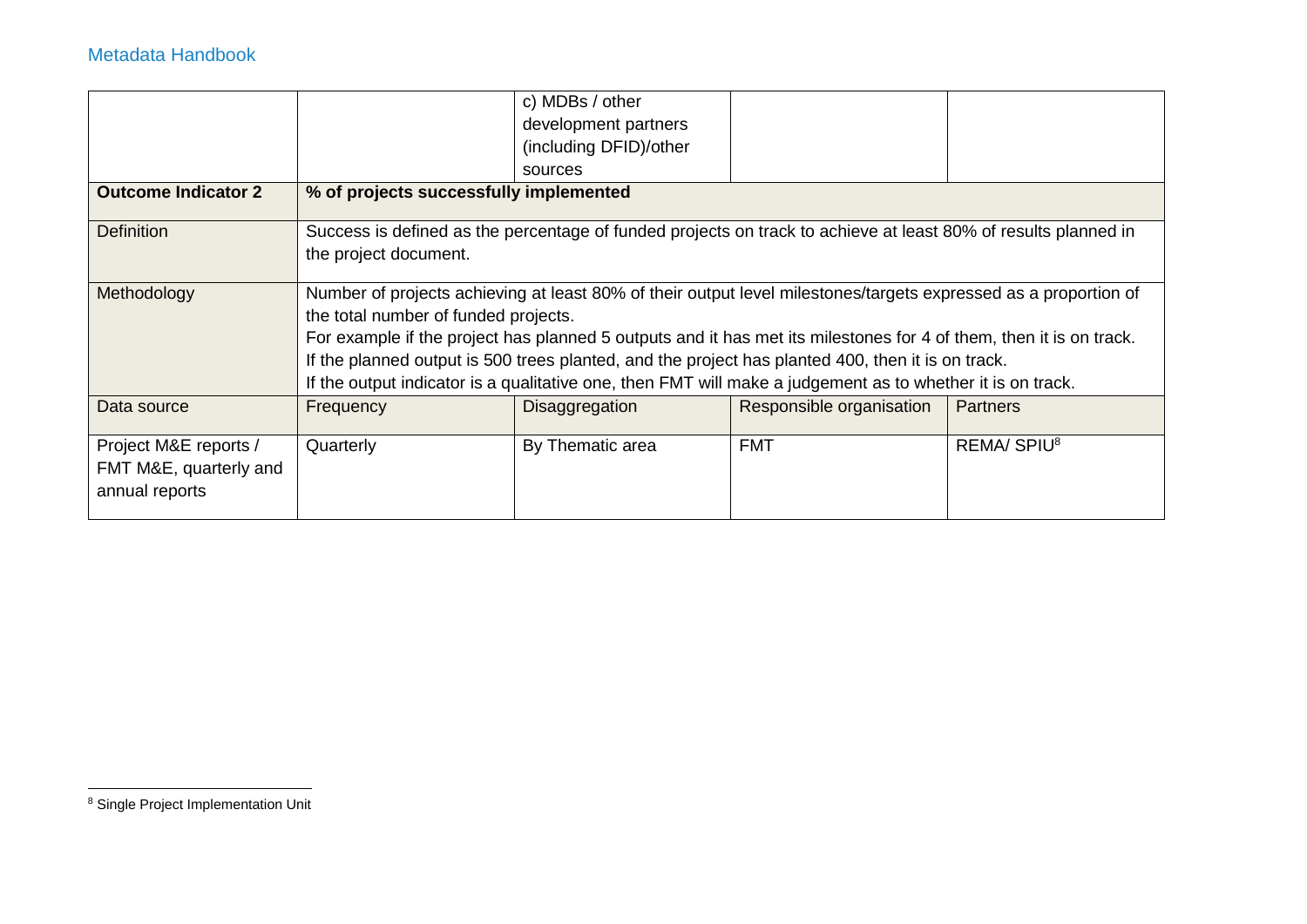|                             | <b>OUTPUT INDICATORS - OUTPUT 1</b>                                                                                                                                                                                                                                                                                                                     |
|-----------------------------|---------------------------------------------------------------------------------------------------------------------------------------------------------------------------------------------------------------------------------------------------------------------------------------------------------------------------------------------------------|
| <b>Output Indicator 1.1</b> | Area (ha) of land secured against erosion                                                                                                                                                                                                                                                                                                               |
| <b>Definition</b>           | Area of land where soil erosion has been mitigated, controlled or prevented                                                                                                                                                                                                                                                                             |
|                             | Erosion is the process by which soil is worn away by the effect of wind, water, heat, cold and gravity, or a mixture<br>of all these things.                                                                                                                                                                                                            |
| Methodology                 | At Project level:                                                                                                                                                                                                                                                                                                                                       |
|                             | a) Identification of direct erosion control measures:                                                                                                                                                                                                                                                                                                   |
|                             | - Terracing;                                                                                                                                                                                                                                                                                                                                            |
|                             | - Anti-erosion ditches                                                                                                                                                                                                                                                                                                                                  |
|                             | - Other forms of erosion control (cover crops, contour bunds, planting of permanent vegetative cover and green<br>manures, filter strips, wattling, brush layering, percolation ditches, conversion from annual to perennial crops etc.)<br>b) Measurement of the area protected by the measures                                                        |
|                             | The indicator will measure only the area of land under direct erosion control management.<br>Project reports should include reference to indirect effects of this management, for example downslope from the<br>terraced areas.                                                                                                                         |
|                             | Project logframes should describe the type of intervention, and overlaps between forms of erosion control should<br>be noted, to avoid double-counting within this indicator. i.e. if two methods of control are used to secure 1ha land,<br>then only 1ha can be reported at Fund level.                                                               |
|                             | Double-counting across indicators is acceptable (but not within indicators.) Although much of the current pipeline<br>of 1.1, could be reflected under 1.3, 1.1 is an EDPRS indicator and it is therefore useful to show FONERWA's<br>contribution. The various indicators under output 1 measure what the Fund is trying to achieve in different ways. |
|                             | Presently, there is no indicator to reflect quality (or longevity) of terracing or other forms of erosion control.<br>Discussions should be held to investigate quality at project level, and for the longer term this could be aggregated<br>up to Fund level.                                                                                         |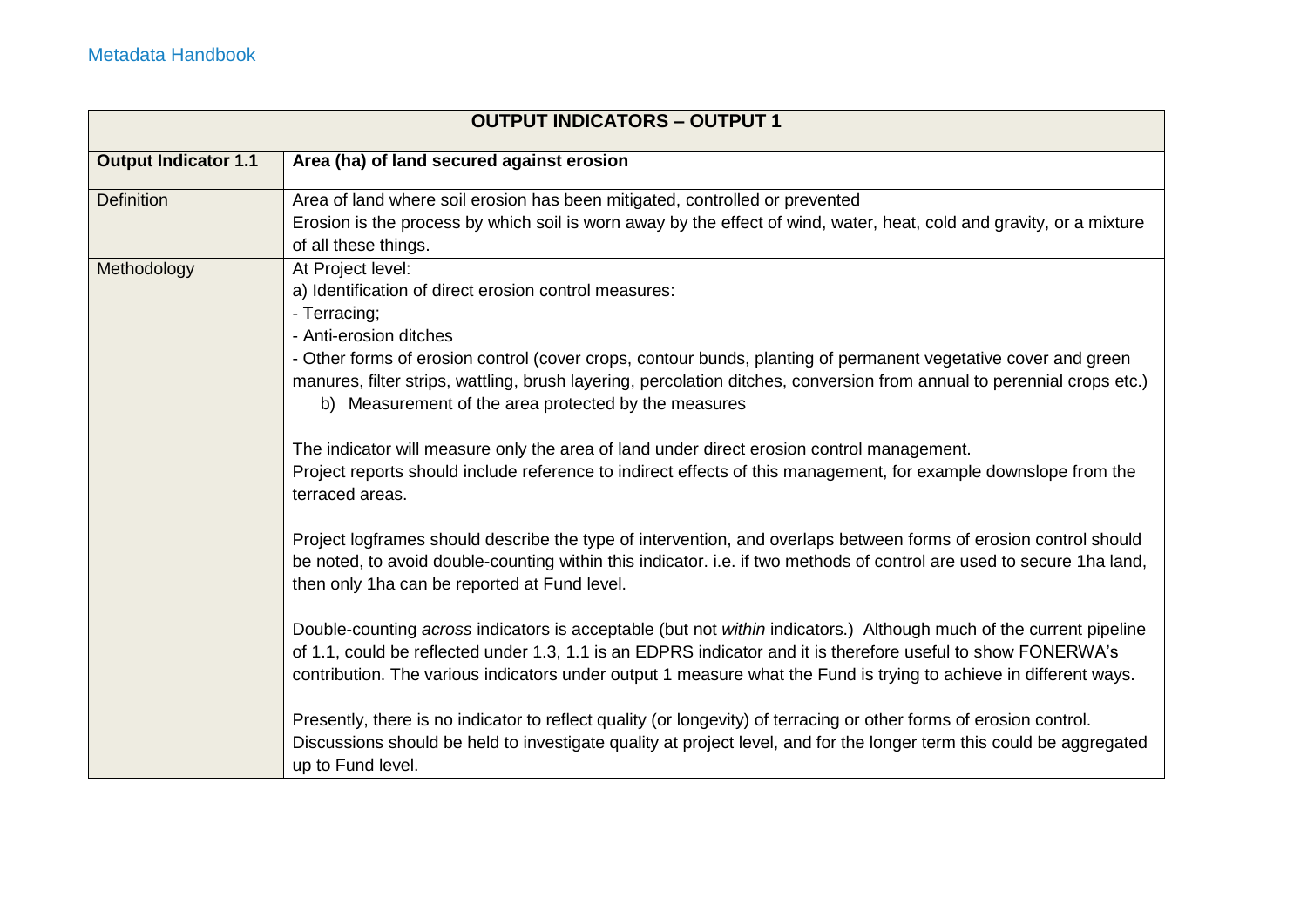| Data source        | Frequency                                        | Disaggregation                                                                                                                                                                                                     | Responsible                  | <b>Partners</b>         |
|--------------------|--------------------------------------------------|--------------------------------------------------------------------------------------------------------------------------------------------------------------------------------------------------------------------|------------------------------|-------------------------|
|                    |                                                  |                                                                                                                                                                                                                    | organisation                 |                         |
| RAB/MINAGRI/       | Annual                                           | None                                                                                                                                                                                                               | <b>Implementing Projects</b> | <b>REMA</b>             |
| MINIRENA / project |                                                  |                                                                                                                                                                                                                    |                              | <b>FMT</b>              |
| M&E                |                                                  |                                                                                                                                                                                                                    | Collated by FMT              | <b>NISR</b>             |
|                    |                                                  |                                                                                                                                                                                                                    |                              |                         |
| Output 1.2         | Area (ha) forest and agro-forest cover           |                                                                                                                                                                                                                    |                              |                         |
| <b>Definition</b>  |                                                  | Total area of new forest establishment, restored forest or under agroforestry with specific adaptive tree species                                                                                                  |                              |                         |
| Methodology        | a) Afforestation:                                |                                                                                                                                                                                                                    |                              |                         |
|                    |                                                  | Direct area measurement of new forest, or estimated by no. trees planted x average spacing (from sample plots),                                                                                                    |                              |                         |
|                    |                                                  | b) Restored Forest (rehabilitated/regenerated):<br>Direct area measurement of restored forest, or estimated by no trees planted x average spacing in restored area                                                 |                              |                         |
|                    |                                                  | Reporting to be supplemented by comment on nature of restoration (eg connecting existing forest areas /                                                                                                            |                              |                         |
|                    |                                                  | enrichment planting etc and how restoration being measured)                                                                                                                                                        |                              |                         |
|                    | c) Agroforestry:                                 |                                                                                                                                                                                                                    |                              |                         |
|                    |                                                  | Area of land under new agroforestry system (with comment on type of system / No. of agroforestry trees planted x                                                                                                   |                              |                         |
|                    | average spacing (from sample plots.)             |                                                                                                                                                                                                                    |                              |                         |
|                    |                                                  |                                                                                                                                                                                                                    |                              |                         |
|                    |                                                  | Reporting should also reflect the quality of forest, its composition and services provided<br>Although agro-forestry could be classified under 1.1, it is agreed to retain measurement of agro-forestry under this |                              |                         |
|                    |                                                  | indicator, as it has other benefits beyond just erosion control that include agricultural productivity. Double-counting                                                                                            |                              |                         |
|                    |                                                  | across indicators is acceptable (but not within indicators.) The various indicators under output 1 measure what                                                                                                    |                              |                         |
|                    | the Fund is trying to achieve in different ways. |                                                                                                                                                                                                                    |                              |                         |
| Data source        | Frequency                                        | Disaggregation                                                                                                                                                                                                     | Responsible                  | <b>Partners</b>         |
|                    |                                                  |                                                                                                                                                                                                                    | organisation                 |                         |
| Project reports    | Annual/ quarterly                                | afforestation<br>a)                                                                                                                                                                                                | Projects                     | NISR / NGOs / districts |
|                    |                                                  | rehabilitated/regenerated<br>b)                                                                                                                                                                                    |                              |                         |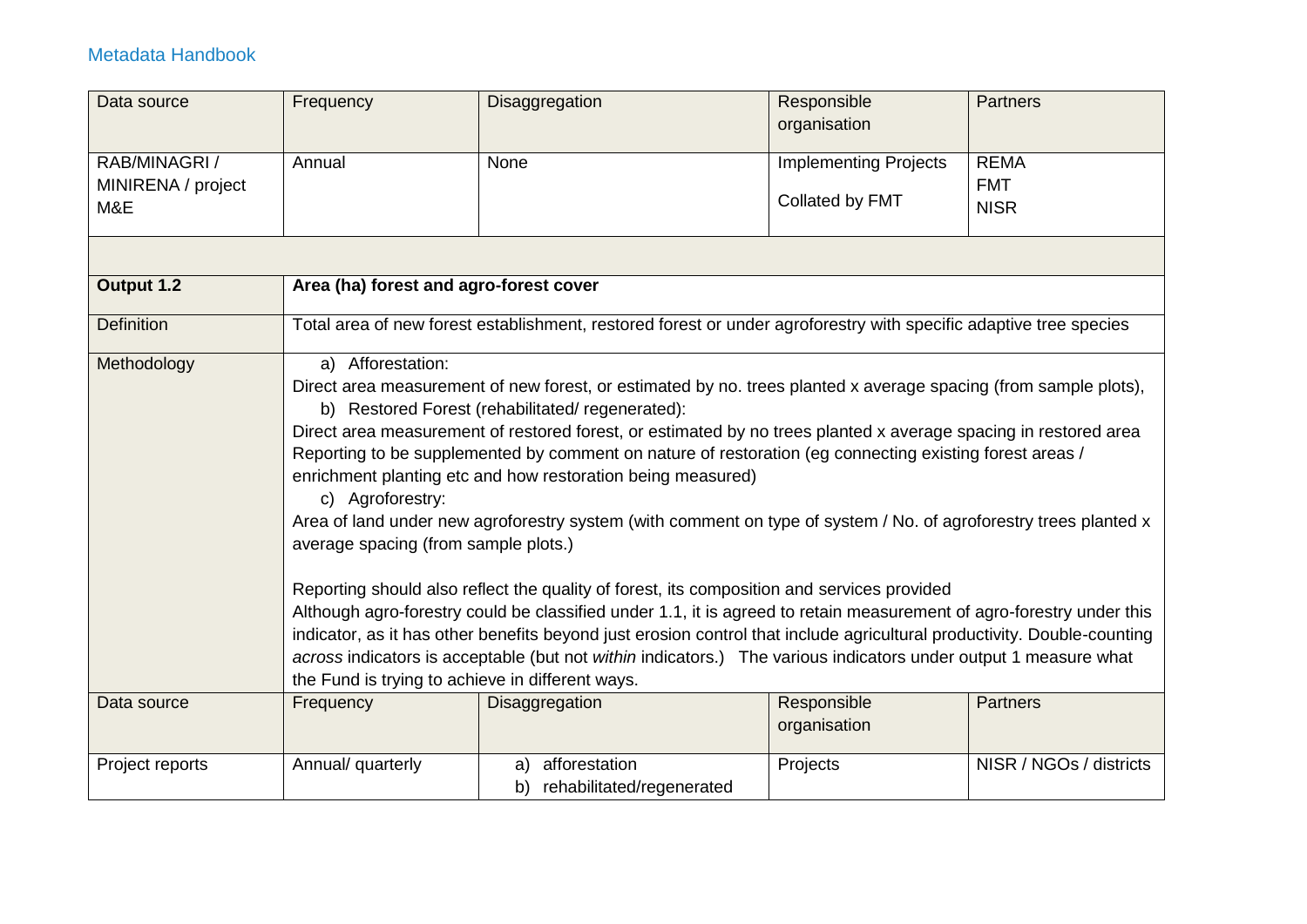$\overline{a}$ 

|                   |                                                                                                                                                                                                                                                                                                                                                                                                                                | c) agroforestry                                                                                                                                                                  | Aggregated by FMT           |                                             |  |
|-------------------|--------------------------------------------------------------------------------------------------------------------------------------------------------------------------------------------------------------------------------------------------------------------------------------------------------------------------------------------------------------------------------------------------------------------------------|----------------------------------------------------------------------------------------------------------------------------------------------------------------------------------|-----------------------------|---------------------------------------------|--|
|                   |                                                                                                                                                                                                                                                                                                                                                                                                                                |                                                                                                                                                                                  |                             |                                             |  |
| Output 1.3        |                                                                                                                                                                                                                                                                                                                                                                                                                                | Area (ha) of watersheds and water bodies protected                                                                                                                               |                             |                                             |  |
| <b>Definition</b> |                                                                                                                                                                                                                                                                                                                                                                                                                                | The area in ha of works protecting watersheds and/or water bodies e.g. terracing, erosion control planting (trees,<br>agroforestry bamboo etc) and buffer zone protection works. |                             |                                             |  |
| Methodology       | Project level:<br>Clear identification of works protecting watersheds and/or bodies<br>$\circ$<br>Measurement of area protected<br>$\circ$<br>Qualitative reporting to elaborate further on other water body protection e.g. water hyacinth removal/ clearing.<br>Double-counting across indicators is acceptable (but not within indicators.) Current pipeline of projects that<br>contribute to 1.1, also contribute to 1.3. |                                                                                                                                                                                  |                             |                                             |  |
| Data source       | Frequency                                                                                                                                                                                                                                                                                                                                                                                                                      | Disaggregation                                                                                                                                                                   | Responsible<br>organisation | Partners                                    |  |
| Project M&E       | Annual                                                                                                                                                                                                                                                                                                                                                                                                                         | N/A                                                                                                                                                                              | Projects and FMT            | NISR / NGOs / districts<br>/ REMA / MINAGRI |  |
|                   |                                                                                                                                                                                                                                                                                                                                                                                                                                |                                                                                                                                                                                  |                             |                                             |  |
| Output 1.4        | <b>Pilot Model Mine</b>                                                                                                                                                                                                                                                                                                                                                                                                        |                                                                                                                                                                                  |                             |                                             |  |
| <b>Definition</b> | A model mine if defined as a mine demonstrating green technologies that improve efficiency of operations, reduce<br>waste and mitigate against damage to the environment <sup>9</sup> .                                                                                                                                                                                                                                        |                                                                                                                                                                                  |                             |                                             |  |
| Methodology       | the FMC for funding.                                                                                                                                                                                                                                                                                                                                                                                                           | Development of PPD for model mine facilitated by FMT, green-lighted at the PPD review stage and selected by                                                                      |                             |                                             |  |

<sup>&</sup>lt;sup>9</sup> Model mine is defined by the Mining department in Rwanda Natural Resources Authority (RNRA)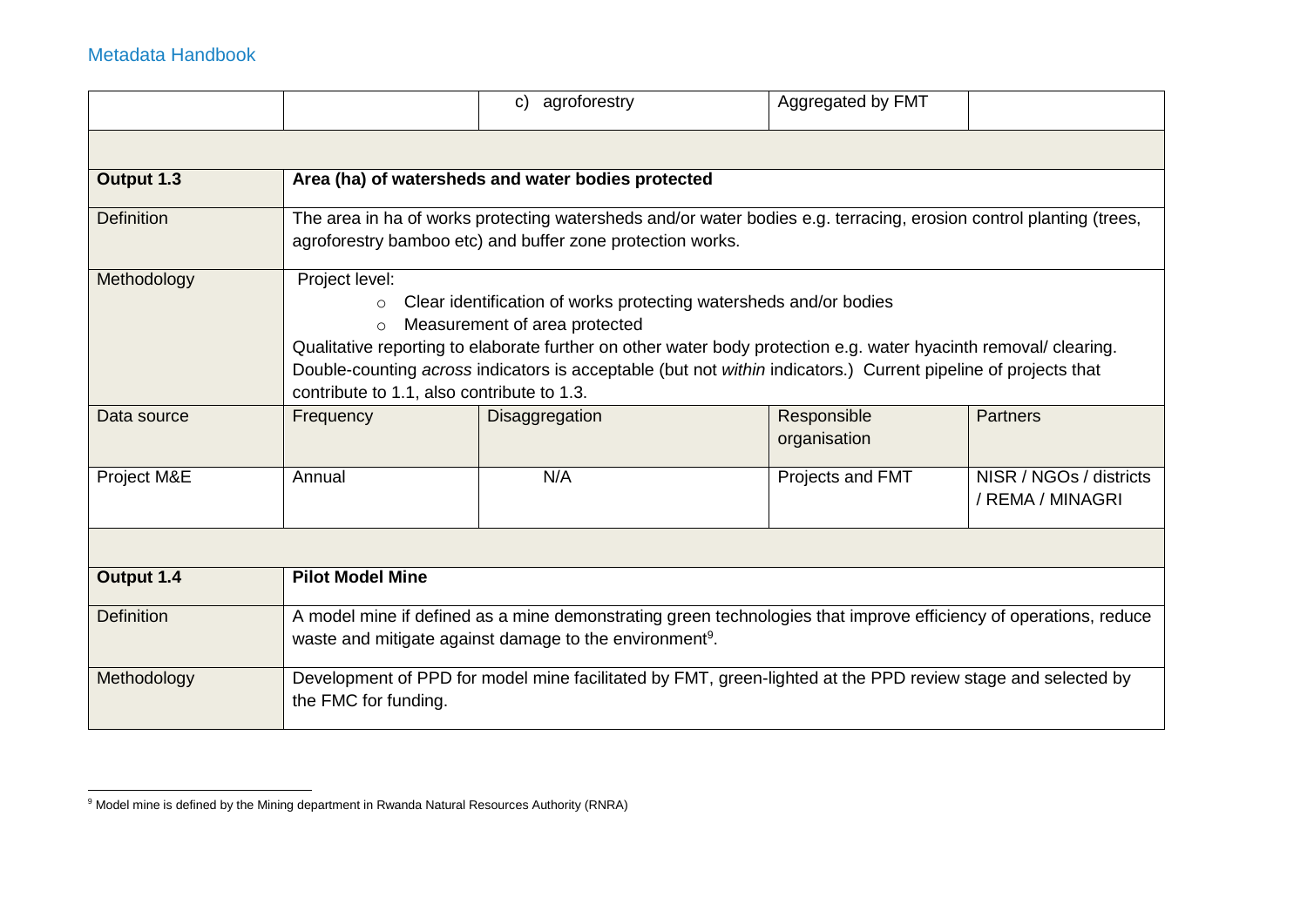|                      |                        | FONERWA can only fund greening <sup>10</sup> aspects and not exploration. FMT engagement of the mining sector will need<br>to seek incentives and encourage the realisation that an environmental approach is more profitable.                                                                                                                                                                                                                                                                                                                                                                                                                                                                                                                                                                                                                                                                                 |                             |                 |  |
|----------------------|------------------------|----------------------------------------------------------------------------------------------------------------------------------------------------------------------------------------------------------------------------------------------------------------------------------------------------------------------------------------------------------------------------------------------------------------------------------------------------------------------------------------------------------------------------------------------------------------------------------------------------------------------------------------------------------------------------------------------------------------------------------------------------------------------------------------------------------------------------------------------------------------------------------------------------------------|-----------------------------|-----------------|--|
|                      |                        |                                                                                                                                                                                                                                                                                                                                                                                                                                                                                                                                                                                                                                                                                                                                                                                                                                                                                                                |                             |                 |  |
| Data source          | Frequency              | Disaggregation                                                                                                                                                                                                                                                                                                                                                                                                                                                                                                                                                                                                                                                                                                                                                                                                                                                                                                 | Responsible<br>organisation | <b>Partners</b> |  |
| <b>RNRA</b>          | Annual                 | N/A                                                                                                                                                                                                                                                                                                                                                                                                                                                                                                                                                                                                                                                                                                                                                                                                                                                                                                            | <b>RNRA</b>                 | MINIRENA, NISR  |  |
|                      |                        |                                                                                                                                                                                                                                                                                                                                                                                                                                                                                                                                                                                                                                                                                                                                                                                                                                                                                                                |                             |                 |  |
|                      |                        | <b>OUTPUT 2</b>                                                                                                                                                                                                                                                                                                                                                                                                                                                                                                                                                                                                                                                                                                                                                                                                                                                                                                |                             |                 |  |
| <b>Indicator 2.1</b> |                        | Research and feasibility studies that facilitate adoption of clean and climate resilient technologies                                                                                                                                                                                                                                                                                                                                                                                                                                                                                                                                                                                                                                                                                                                                                                                                          |                             |                 |  |
| <b>Definition</b>    | $\bullet$<br>$\bullet$ | This indicator comprises different parts:<br>Number of research products delivered<br>Number of feasibility studies delivered<br>Uptake of the results of Feasibility Study                                                                                                                                                                                                                                                                                                                                                                                                                                                                                                                                                                                                                                                                                                                                    |                             |                 |  |
| Methodology          | $\bullet$              | Extent to which research and assessment is used to good effect and to inform green technologies<br>Reporting of this indicator should explain how the transition to implementation will be measured i.e evidence that<br>findings are being taken up:<br>No. of research products/ feasibility studies produced by FONERWA funded projects research assessed to<br>be of sufficient quality<br>Proportion of Feasibility studies that lead to project implementation in two years (with some qualitative<br>reporting at one year)<br>Dissemination of research product to the relevant audience.<br>The purpose of this indicator is to promote private sector participation in the Fund, and unlock investment from<br>other potential investors. Applicants need to make the case for deficiencies of existing studies. E.g. geological<br>study element could be missing and this alone funded by FONERWA. |                             |                 |  |

 <sup>10</sup> Model mine concept developed by Geology and Mining Department (GMD)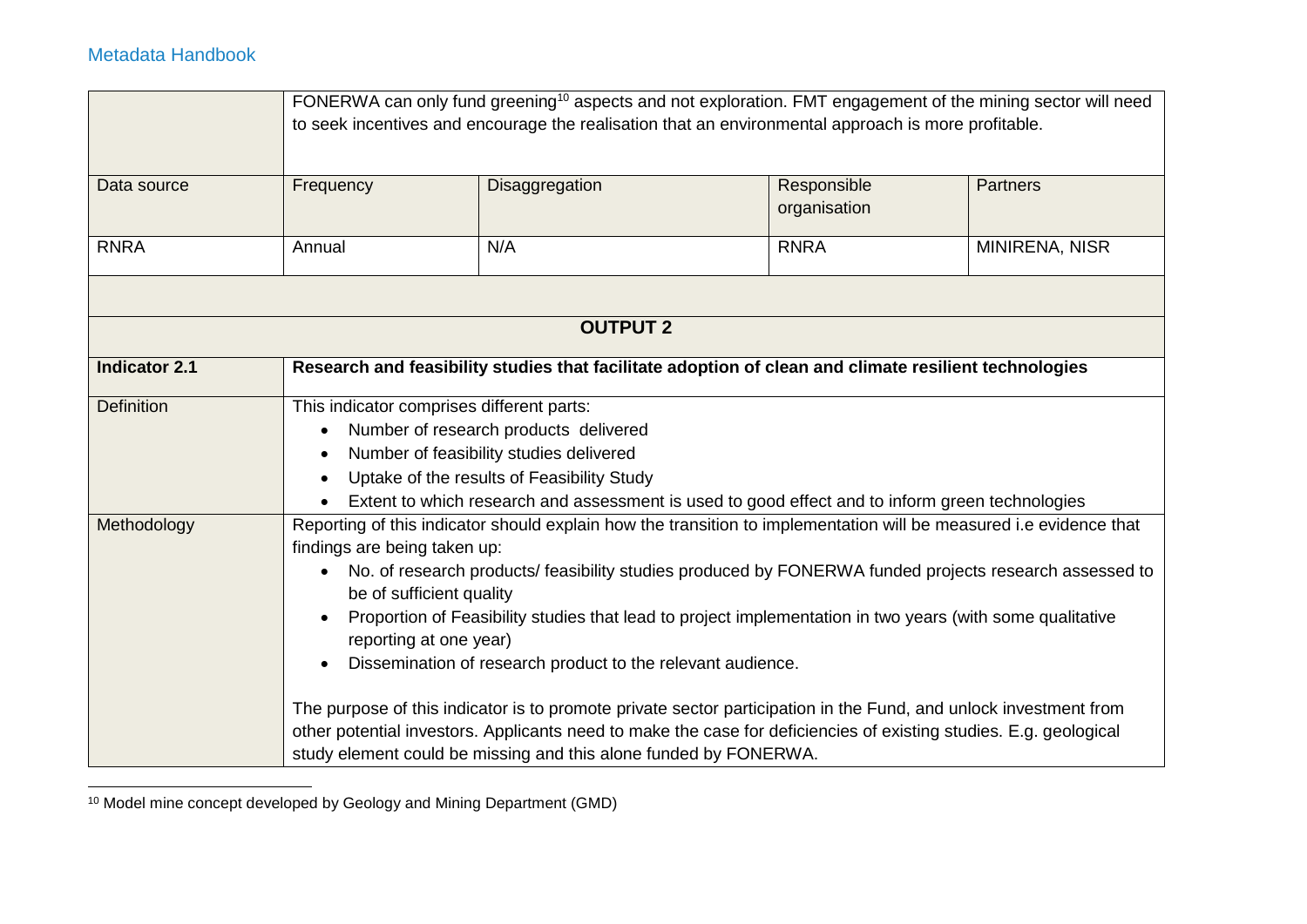|                   |                                | Measurement to this indicator include analysis on whether the study objectives were answered. The knowledge<br>management framework will be used as plat form for dissemination of the research products generated.                                                                                                                                                       |                              |                            |  |
|-------------------|--------------------------------|---------------------------------------------------------------------------------------------------------------------------------------------------------------------------------------------------------------------------------------------------------------------------------------------------------------------------------------------------------------------------|------------------------------|----------------------------|--|
| Data source       | Frequency                      | Disaggregation                                                                                                                                                                                                                                                                                                                                                            | Responsible<br>organisation  | <b>Partners</b>            |  |
| Project reporting | Annual                         | Research & Development; Proof of<br>Concept                                                                                                                                                                                                                                                                                                                               | FMT & projects               | N/A                        |  |
|                   |                                |                                                                                                                                                                                                                                                                                                                                                                           |                              |                            |  |
| Output 2.2        | a)<br>b)                       | <b>Installed capacity (MW)</b><br>Number of households with improved access to off-grid clean energy                                                                                                                                                                                                                                                                      |                              |                            |  |
| <b>Definition</b> |                                | Clean energy is generated from both combustible <sup>11</sup> and non-combustible renewables <sup>12</sup> .<br>Installed Capacity refers to the maximum electric output.<br>Off-grid clean energy refers to access to off-grid renewable energy sources such as more efficient cook stoves,<br>solar lanterns, biogas or other clean technologies which generate energy. |                              |                            |  |
| Methodology       | a)<br>b)<br>the energy source. | Summation of total MW installed from clean energy projects<br>Record no. HH's with connections to off-grid renewable energy sources <sup>13</sup> .<br>To note: on-grid access cannot be included in these figures because once on-grid, it is impossible to determine                                                                                                    |                              |                            |  |
| Data source       | Frequency                      | Disaggregation                                                                                                                                                                                                                                                                                                                                                            | Responsible<br>organisation  | <b>Partners</b>            |  |
| Project reporting | Annual                         | For b - Female-headed household/<br>ubudehe categories                                                                                                                                                                                                                                                                                                                    | Projects<br>Collation by FMT | <b>FMT</b><br>MINIFRA, REG |  |

 <sup>11</sup> Combustible renewables and waste include biofuels (biogas, ethanol, biodiesel); biomass products (fuelwood, vegetal waste, pulp and paper waste, animal waste, bagasse), municipal waste (waste produced by the residential, commercial and public service sectors that are collected for disposal) and industrial waste;

 $12$  Non-combustible renewables include geothermal, solar, wind, hydro, tide and wave energy.

 $13$  ibid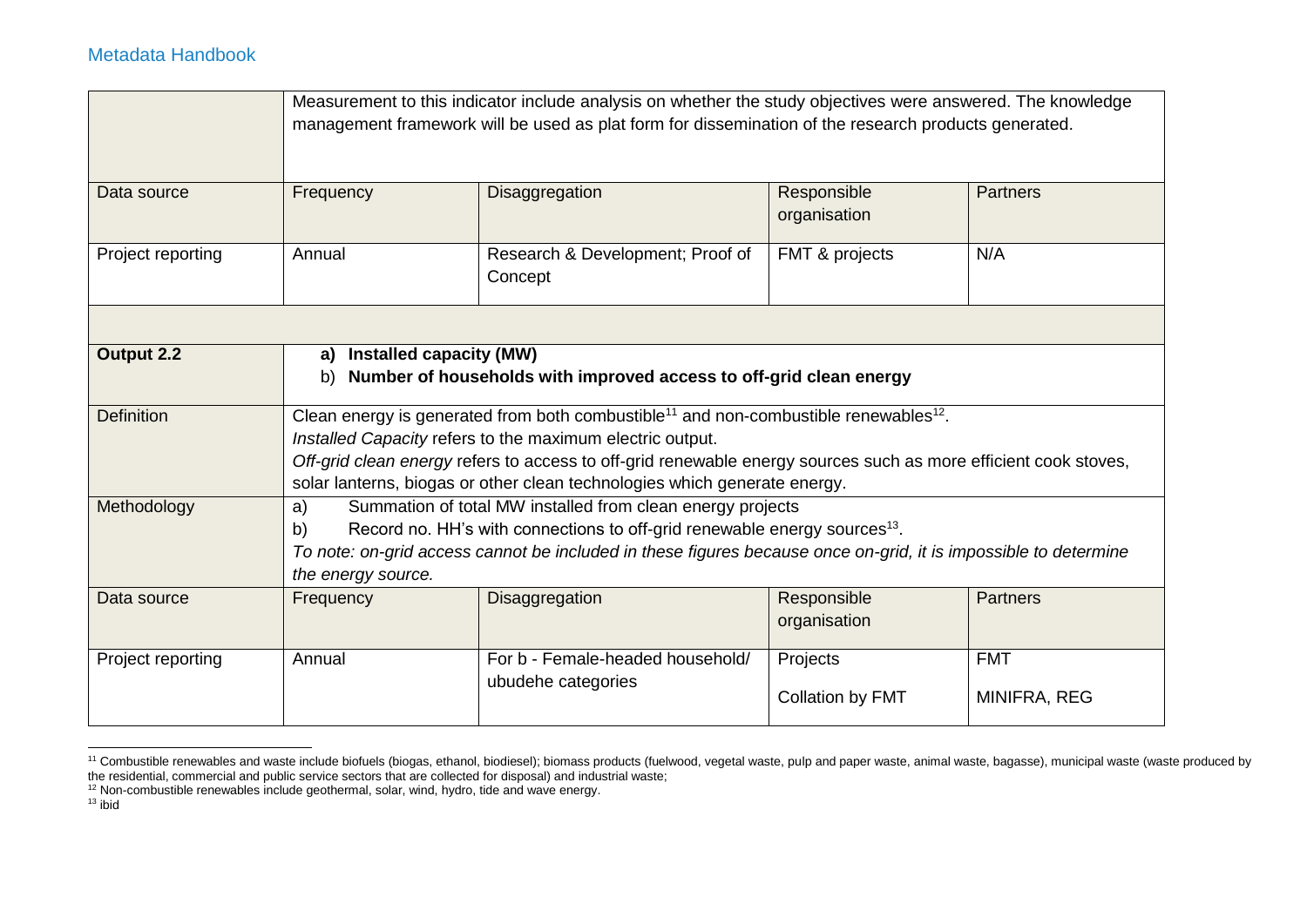<u> Tanzania (h. 1878).</u>

| Output 2.3                                                                                |                                                                                                                                                                                                                                                                                                                                                                                                                                                                                                                                                                                                                                                                                                                                                         | Tonnes of CO2 equivalent emissions avoided                                                                                                                                                                                        |                                              |                 |  |
|-------------------------------------------------------------------------------------------|---------------------------------------------------------------------------------------------------------------------------------------------------------------------------------------------------------------------------------------------------------------------------------------------------------------------------------------------------------------------------------------------------------------------------------------------------------------------------------------------------------------------------------------------------------------------------------------------------------------------------------------------------------------------------------------------------------------------------------------------------------|-----------------------------------------------------------------------------------------------------------------------------------------------------------------------------------------------------------------------------------|----------------------------------------------|-----------------|--|
| Definition                                                                                | (the counterfactual)                                                                                                                                                                                                                                                                                                                                                                                                                                                                                                                                                                                                                                                                                                                                    | This indicator intends to measure the impact of projects funded with activities relating to biogas, cook stoves by<br>reduction in tonnes of CO2 emitted compared to quantities projected under Business As Usual (BaU) scenarios |                                              |                 |  |
| Methodology                                                                               | Projected Baseline emission under Baseline scenario ('non-green' growth projections) minus actual emissions<br>Projects should clearly define the counter-factual method used, based on FONERWA Baseline Projection Fact-<br>Sheef <sup>14</sup> . The Fact-Sheet offers standardised guidance on Baseline scenarios (i.e. carbon sequestration per tree,<br>assumptions on costs, emissions, usage etc for kerosene displacement.) Based on this projects should specify<br>metrics to be adopted depending on technology type and define a standard market rate. Technical facility<br>established under the collaboration between FONERWA and GGGI will be used in providing technical expertise to<br>the calculations of carbon emissions avoided. |                                                                                                                                                                                                                                   |                                              |                 |  |
| Data source                                                                               | Frequency                                                                                                                                                                                                                                                                                                                                                                                                                                                                                                                                                                                                                                                                                                                                               | Disaggregation                                                                                                                                                                                                                    | Responsible<br>organisation                  | <b>Partners</b> |  |
| <b>REMA Dept of CC</b><br>projections / UNFCCC<br>reporting / the Second<br>Communication | Annual                                                                                                                                                                                                                                                                                                                                                                                                                                                                                                                                                                                                                                                                                                                                                  | N/A                                                                                                                                                                                                                               | Projects<br>Data aggregated by<br><b>FMT</b> | FMT, REMA       |  |
|                                                                                           |                                                                                                                                                                                                                                                                                                                                                                                                                                                                                                                                                                                                                                                                                                                                                         |                                                                                                                                                                                                                                   |                                              |                 |  |
| Output 2.4                                                                                |                                                                                                                                                                                                                                                                                                                                                                                                                                                                                                                                                                                                                                                                                                                                                         | Number of people supported to cope with effects of climate change                                                                                                                                                                 |                                              |                 |  |
| <b>Definition</b>                                                                         |                                                                                                                                                                                                                                                                                                                                                                                                                                                                                                                                                                                                                                                                                                                                                         | Number of citizens who have benefitted from FONERWA funded projects to adapt to climate change.                                                                                                                                   |                                              |                 |  |

 $\overline{\phantom{0}}$ 

 <sup>14</sup> To be developed by FMT and supporting consultant as agreed in the August 2015 Logframe Revision workshop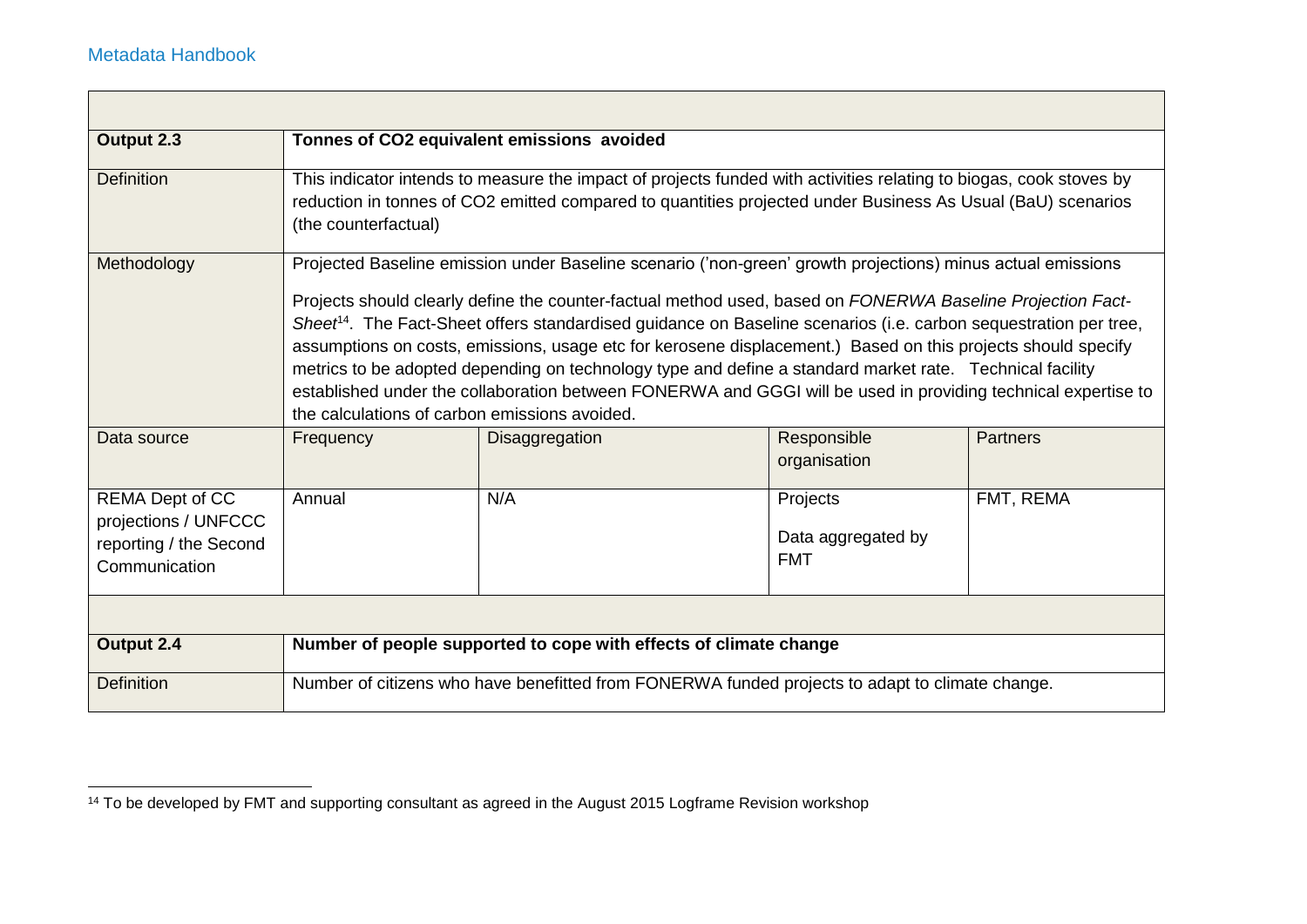| Methodology               |                                                                                                                                                                                                                                                                                                                                                                                                                                                                                                                                                                                                                                                                                                                                                                                                                                                                                                                                                                                                                                                                                                                                                                                                                                           | The indicator is measuring adaptation projects only, whereby the project is clearly defined as such within the PD –<br>and the indicator will measure number of people benefitting from the project. Examples of adaptation projects will |                             |                 |
|---------------------------|-------------------------------------------------------------------------------------------------------------------------------------------------------------------------------------------------------------------------------------------------------------------------------------------------------------------------------------------------------------------------------------------------------------------------------------------------------------------------------------------------------------------------------------------------------------------------------------------------------------------------------------------------------------------------------------------------------------------------------------------------------------------------------------------------------------------------------------------------------------------------------------------------------------------------------------------------------------------------------------------------------------------------------------------------------------------------------------------------------------------------------------------------------------------------------------------------------------------------------------------|-------------------------------------------------------------------------------------------------------------------------------------------------------------------------------------------------------------------------------------------|-----------------------------|-----------------|
|                           | include:                                                                                                                                                                                                                                                                                                                                                                                                                                                                                                                                                                                                                                                                                                                                                                                                                                                                                                                                                                                                                                                                                                                                                                                                                                  |                                                                                                                                                                                                                                           |                             |                 |
|                           | Rain water harvesting and flood control for infrastructure, construction of weather proof post-<br>harvest storage facilities (to protect against flooding etc.) drought resistant varieties of seeds etc. access to<br>information e.g early warning systems<br>climate sensitive income generation activities e.g. small scale livestock - rabbit, goat, pig, poultry rearing,<br>$\bullet$<br>growing fruit trees such as tree tomato, mushroom production, honey etc)<br>Sale of drought resistant varieties of seeds, construction of weather proof post-harvest storage facilities (to<br>protect against flooding etc.) etc.<br>The list is not exhaustive under this category and there is room for additional categories.<br>transition into peri-urban livelihoods (i.e. trades, small-scale manufacturing - leather, soap etc., agro-<br>processing, handicraft etc)<br>This indicator does NOT capture mitigation activities, green jobs, renewables, direct employment etc. It does<br>measure how people have been supported to get more money from their existing assets.<br>Indirect beneficiaries/benefits are to be reported qualitatively by the projects<br>Disaggregation will take place at project reporting level |                                                                                                                                                                                                                                           |                             |                 |
| Data source               | Frequency                                                                                                                                                                                                                                                                                                                                                                                                                                                                                                                                                                                                                                                                                                                                                                                                                                                                                                                                                                                                                                                                                                                                                                                                                                 | Disaggregation                                                                                                                                                                                                                            | Responsible<br>organisation | <b>Partners</b> |
| NISR HH surveys /         | Quarterly                                                                                                                                                                                                                                                                                                                                                                                                                                                                                                                                                                                                                                                                                                                                                                                                                                                                                                                                                                                                                                                                                                                                                                                                                                 | Gender / ubudehe categories 1 and                                                                                                                                                                                                         | Projects                    | REMA, NISR, FMT |
| <b>REMA</b> vulnerability |                                                                                                                                                                                                                                                                                                                                                                                                                                                                                                                                                                                                                                                                                                                                                                                                                                                                                                                                                                                                                                                                                                                                                                                                                                           | 2 (to be updated following imminent                                                                                                                                                                                                       |                             |                 |
| index surveys / project   |                                                                                                                                                                                                                                                                                                                                                                                                                                                                                                                                                                                                                                                                                                                                                                                                                                                                                                                                                                                                                                                                                                                                                                                                                                           | revision of categories)                                                                                                                                                                                                                   |                             |                 |
| reports / FMT reports     |                                                                                                                                                                                                                                                                                                                                                                                                                                                                                                                                                                                                                                                                                                                                                                                                                                                                                                                                                                                                                                                                                                                                                                                                                                           |                                                                                                                                                                                                                                           |                             |                 |
| <b>OUTPUT 3</b>           |                                                                                                                                                                                                                                                                                                                                                                                                                                                                                                                                                                                                                                                                                                                                                                                                                                                                                                                                                                                                                                                                                                                                                                                                                                           |                                                                                                                                                                                                                                           |                             |                 |
| Output 3.1                |                                                                                                                                                                                                                                                                                                                                                                                                                                                                                                                                                                                                                                                                                                                                                                                                                                                                                                                                                                                                                                                                                                                                                                                                                                           | National level MIS with sufficient environmental & climate change data to inform policy decisions                                                                                                                                         |                             |                 |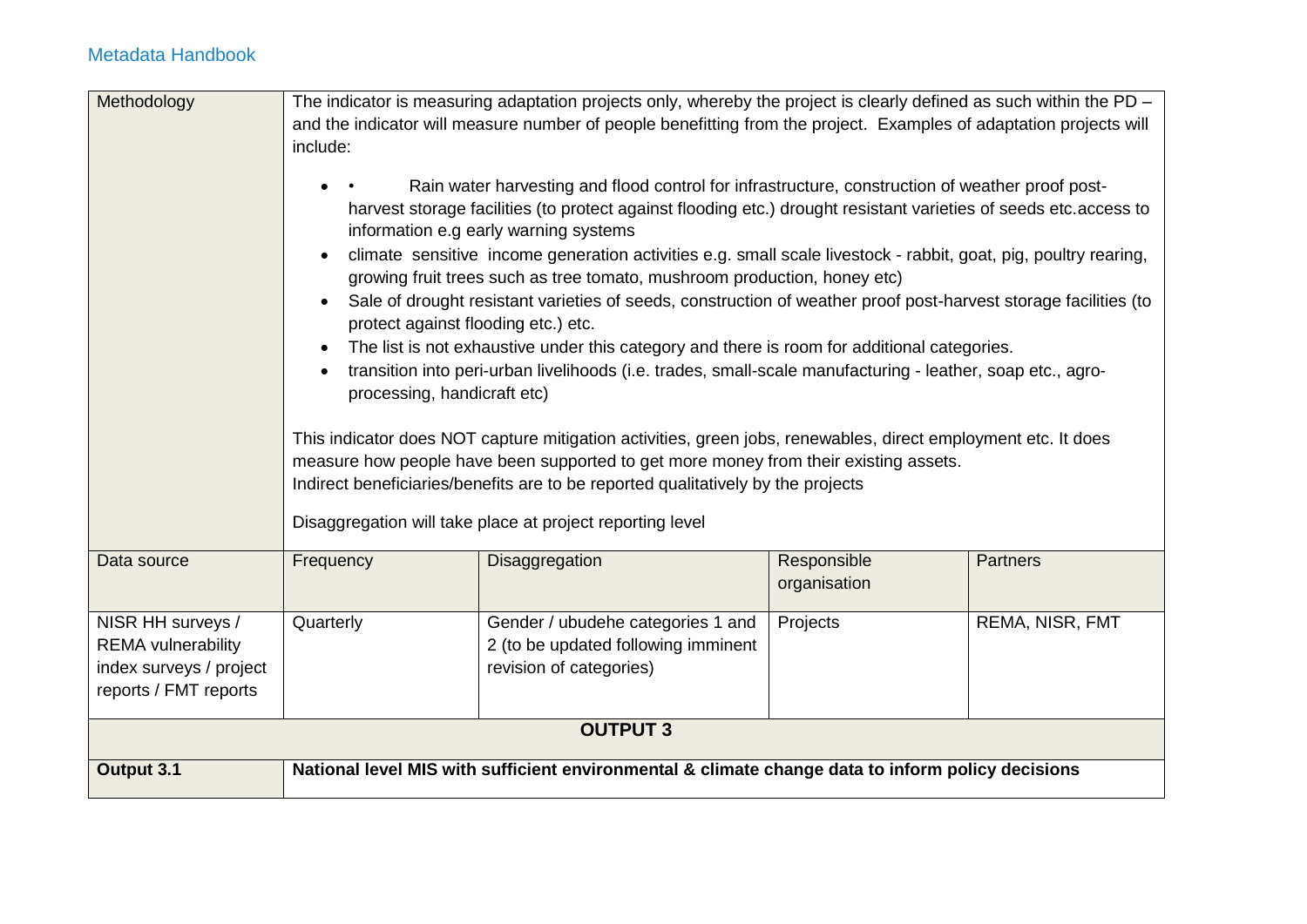| <b>Definition</b>            |                                                    | Development of PPD to establish, implement, manage and/or maintain a robust nation-wide Management           |                 |                 |
|------------------------------|----------------------------------------------------|--------------------------------------------------------------------------------------------------------------|-----------------|-----------------|
|                              |                                                    | Information System covering environmental and climate change data to inform policy decisions.                |                 |                 |
|                              |                                                    |                                                                                                              |                 |                 |
| Methodology                  |                                                    | This indicator measures the development of a coherent, coordinated system that holds/ provides access to     |                 |                 |
|                              | National level climate relevant data /information. |                                                                                                              |                 |                 |
| Data source                  | Frequency                                          | Disaggregation                                                                                               | Responsible     | <b>Partners</b> |
|                              |                                                    |                                                                                                              | organisation    |                 |
| Sector/sub-sector            | N/A                                                | Sector /Sub Sector Strategic Plans,                                                                          | <b>MINIRENA</b> | <b>FMT</b>      |
| <b>System Administrative</b> |                                                    | Action Plans and Budget.                                                                                     |                 |                 |
| Records                      |                                                    |                                                                                                              |                 |                 |
|                              |                                                    |                                                                                                              |                 |                 |
| PD clearance records         |                                                    |                                                                                                              |                 |                 |
|                              |                                                    |                                                                                                              |                 |                 |
|                              |                                                    |                                                                                                              |                 |                 |
| Output 3.2                   |                                                    | Number of strategies and development plans, influenced by FONERWA projects to incorporate climate            |                 |                 |
|                              | and environment interventions                      |                                                                                                              |                 |                 |
|                              |                                                    |                                                                                                              |                 |                 |
| <b>Definition</b>            |                                                    | This indicator is intended to measure the integration of Climate and Environment issues into existing or new |                 |                 |
|                              |                                                    | planned programmes. FONERWA should offer additionality, through funding for mainstreaming of climate and     |                 |                 |
|                              |                                                    | environment actions, measures or benefits into existing plans or strategies e.g. greening of District plans. |                 |                 |
| Methodology                  | Assessed and reported at screening stage           |                                                                                                              |                 |                 |
|                              |                                                    |                                                                                                              |                 |                 |
| Data source                  | Frequency                                          | Disaggregation                                                                                               | Responsible     | <b>Partners</b> |
|                              |                                                    |                                                                                                              | organisation    |                 |
| FMT Monthly,                 | Annual                                             | N/A                                                                                                          | <b>FMT</b>      | Projects        |
| Quarterly and annual         |                                                    |                                                                                                              |                 |                 |
| Reports                      |                                                    |                                                                                                              |                 |                 |
|                              |                                                    |                                                                                                              |                 |                 |
| Output 3.3                   |                                                    | Total number of programmes of action in the Green Growth Strategy supported by approved PDs                  |                 |                 |
|                              |                                                    |                                                                                                              |                 |                 |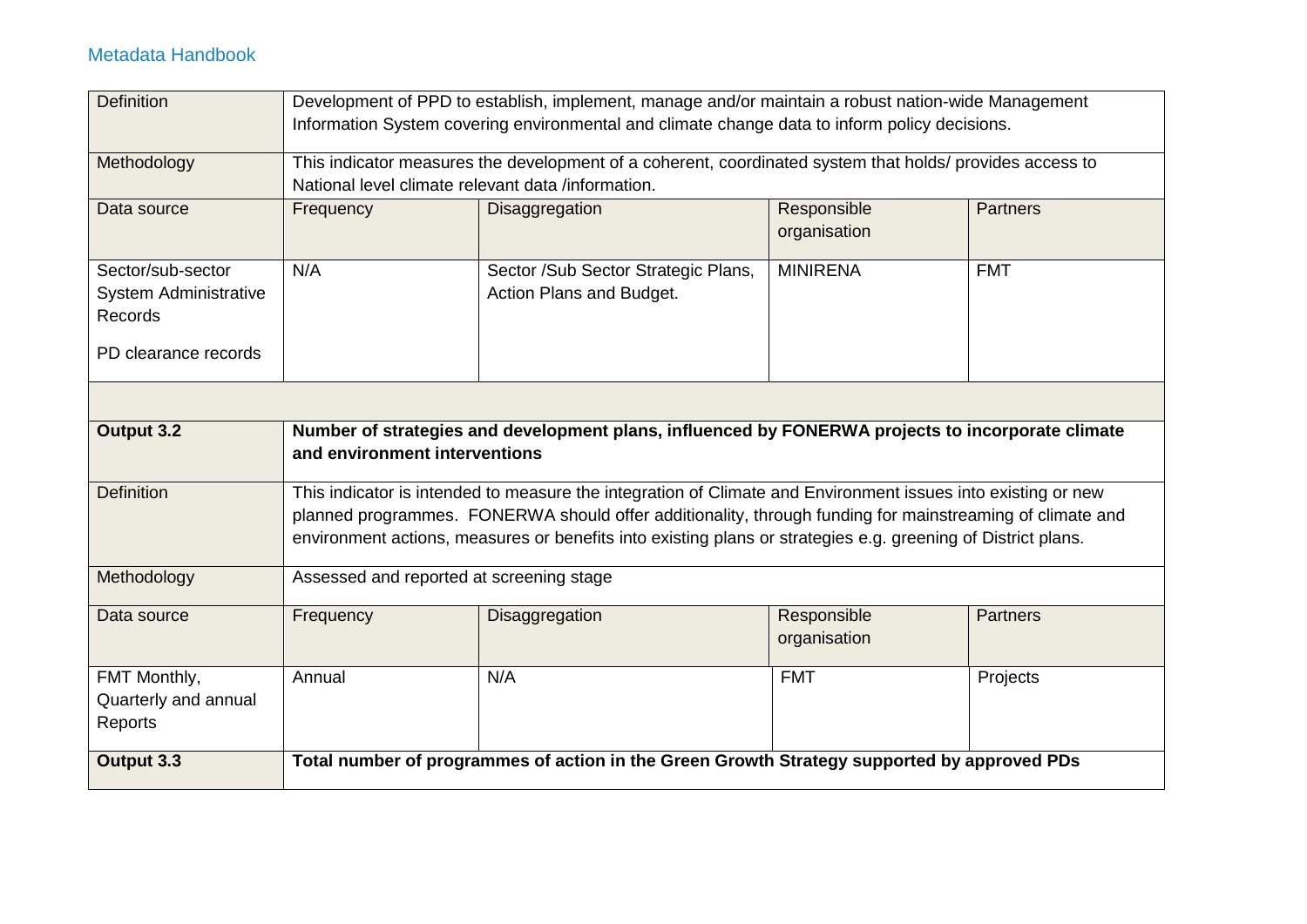| <b>Definition</b>                            | <b>GGCRS Progammes of Action are:</b>    |                                                                                                                                                                                                                                                                                                                                                                                                                                                                                                                                                                                                                                                                                                                                                                                                                                     |                             |                        |
|----------------------------------------------|------------------------------------------|-------------------------------------------------------------------------------------------------------------------------------------------------------------------------------------------------------------------------------------------------------------------------------------------------------------------------------------------------------------------------------------------------------------------------------------------------------------------------------------------------------------------------------------------------------------------------------------------------------------------------------------------------------------------------------------------------------------------------------------------------------------------------------------------------------------------------------------|-----------------------------|------------------------|
|                                              | Projections.                             | 1. Sustainable intensification of agriculture; 2. Agricultural diversity in local and export markets; 3. Integrated Water<br>Resource Management and Planning; 4. Integrated approach to sustainable land use planning and management; 5. Low<br>Carbon Energy mix powering the National Grid; 6. Sustainable small-scale energy access in rural areas; 7. Green industry<br>and private sector development; 8. Climate compatible mining; 9. Efficient resilient transport systems; 10. Low carbon urban<br>systems; 11. Ecotourism, conservation and Payment for Ecosystem Services Promotion in Protected Areas; 12. Sustainable<br>forestry, agroforestry and biomass energy; 13. Disaster Management and disease prevention; 14. Climate data and<br>PDs under this indicator will directly support one or more of these PoAs. |                             |                        |
| Methodology                                  |                                          | Summation of PDs containing objectives addressing GGS PoAs.                                                                                                                                                                                                                                                                                                                                                                                                                                                                                                                                                                                                                                                                                                                                                                         |                             |                        |
|                                              | Assessed and reported at screening stage |                                                                                                                                                                                                                                                                                                                                                                                                                                                                                                                                                                                                                                                                                                                                                                                                                                     |                             |                        |
| Data source                                  | Frequency                                | Disaggregation                                                                                                                                                                                                                                                                                                                                                                                                                                                                                                                                                                                                                                                                                                                                                                                                                      | Responsible<br>organisation | <b>Partners</b>        |
| PD screening records /<br><b>FMT</b> reports | Annual                                   | N/A                                                                                                                                                                                                                                                                                                                                                                                                                                                                                                                                                                                                                                                                                                                                                                                                                                 | <b>FMT</b>                  | <b>REMA / MINIRENA</b> |
|                                              |                                          |                                                                                                                                                                                                                                                                                                                                                                                                                                                                                                                                                                                                                                                                                                                                                                                                                                     |                             |                        |
| Output 3.4                                   |                                          | Total number of green jobs created as a result of the Fund                                                                                                                                                                                                                                                                                                                                                                                                                                                                                                                                                                                                                                                                                                                                                                          |                             |                        |
| <b>Definition</b>                            |                                          | Total number of Green jobs created, through FONERWA Funding                                                                                                                                                                                                                                                                                                                                                                                                                                                                                                                                                                                                                                                                                                                                                                         |                             |                        |
|                                              | definition) <sup>15</sup>                | A green job is defined as 'any decent job that contributes to preserving or restoring the quality of the environment,<br>including employment in green industries, in green occupations, and in environmental jobs (ICF indicator                                                                                                                                                                                                                                                                                                                                                                                                                                                                                                                                                                                                   |                             |                        |
| Methodology                                  |                                          | Summation from project reports of direct project employment (not indirect.)                                                                                                                                                                                                                                                                                                                                                                                                                                                                                                                                                                                                                                                                                                                                                         |                             |                        |

 <sup>15</sup> DFID direct jobs created metric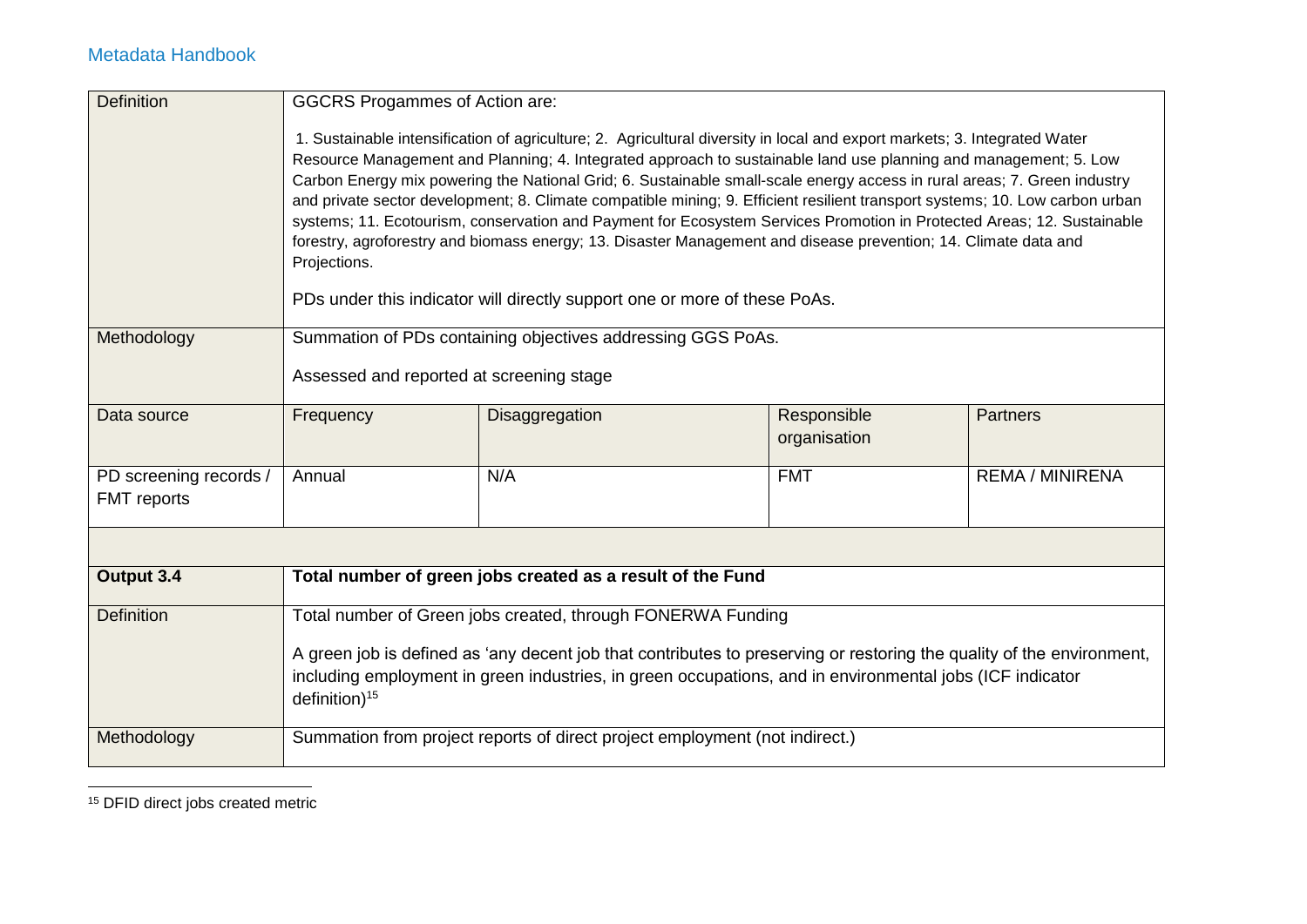|                                  | under output 2)                                                                                                                                                                                                                                                                     | This indicator cuts across outputs (i.e. jobs with short-term community focus under output 1; P/S construction jobs                                                                                                                                                                                                                                                                                                                                                                                                                                                                                                                                                                                                                                 |                             |                 |  |  |
|----------------------------------|-------------------------------------------------------------------------------------------------------------------------------------------------------------------------------------------------------------------------------------------------------------------------------------|-----------------------------------------------------------------------------------------------------------------------------------------------------------------------------------------------------------------------------------------------------------------------------------------------------------------------------------------------------------------------------------------------------------------------------------------------------------------------------------------------------------------------------------------------------------------------------------------------------------------------------------------------------------------------------------------------------------------------------------------------------|-----------------------------|-----------------|--|--|
| Data source                      | Frequency                                                                                                                                                                                                                                                                           | Disaggregation                                                                                                                                                                                                                                                                                                                                                                                                                                                                                                                                                                                                                                                                                                                                      | Responsible<br>organisation | <b>Partners</b> |  |  |
| Project reports / FMT<br>reports | Annual                                                                                                                                                                                                                                                                              | a) gender<br>b) Youth<br>c) Jobs sustained past the initial<br>implementation phase                                                                                                                                                                                                                                                                                                                                                                                                                                                                                                                                                                                                                                                                 | <b>FMT</b>                  | <b>MIFOTRA</b>  |  |  |
|                                  |                                                                                                                                                                                                                                                                                     | <b>OUTPUT 4</b>                                                                                                                                                                                                                                                                                                                                                                                                                                                                                                                                                                                                                                                                                                                                     |                             |                 |  |  |
| Output 4.1                       | % of a) Project Profile Documents; b) Project Documents reviewed within 20 and 60 working days<br>respectively, and in accordance with agreed screening procedures<br>The total number a) Project Profile Documents b) Project Documents reviewed and responded to within 20 and 60 |                                                                                                                                                                                                                                                                                                                                                                                                                                                                                                                                                                                                                                                                                                                                                     |                             |                 |  |  |
| Definition                       | calls<br>2) PD - approval by FMC<br>$\blacksquare$                                                                                                                                                                                                                                  | working days respectively, and in accordance with agreed screening procedures, cumulatively across quarterly<br>Divided by total number of project profile documents/project documents received by FMT for screening<br>This indicator is measured from the date of deadline for PPD/PD submission to:<br>1) PPD- feedback to applicants (to include thorough QA process of both red and green lighted PPDs);<br>The achievement of this indicator is based on 4 key assumptions:<br>Performance against the indicator depends on the volume of applications received – targets are based on<br>an expected average of 60 applications per call<br>FMC/FTC required number of members convened and FMC/FTC members available to sign off on minutes |                             |                 |  |  |
| Methodology                      | a)                                                                                                                                                                                                                                                                                  | FMT / staff time / technical experts time records by activity - PPD / PD screening                                                                                                                                                                                                                                                                                                                                                                                                                                                                                                                                                                                                                                                                  |                             |                 |  |  |
|                                  | b)<br>listed OR PD feedback from FMC                                                                                                                                                                                                                                                | Information system recording date proposal submitted, to whom sent and web page with successful PPDs                                                                                                                                                                                                                                                                                                                                                                                                                                                                                                                                                                                                                                                |                             |                 |  |  |
|                                  | $\mathbf{C}$                                                                                                                                                                                                                                                                        | Total number returned within defined time periods divided by total number proposals received                                                                                                                                                                                                                                                                                                                                                                                                                                                                                                                                                                                                                                                        |                             |                 |  |  |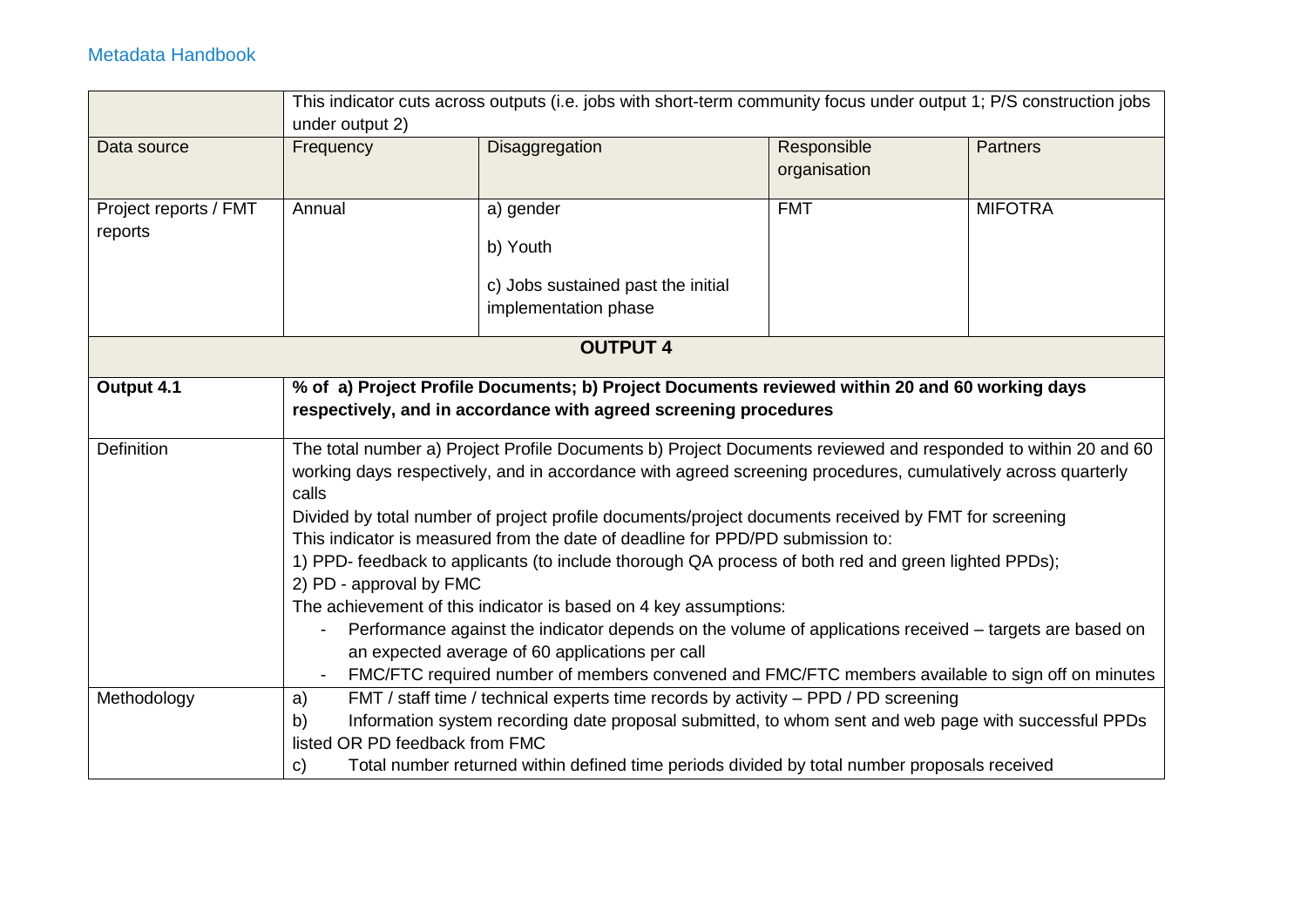| Data source              | Frequency                                     | Disaggregation                                                                                                                                                                                                                                                                                                                                                                                                                                                | Responsible<br>organisation | <b>Partners</b> |
|--------------------------|-----------------------------------------------|---------------------------------------------------------------------------------------------------------------------------------------------------------------------------------------------------------------------------------------------------------------------------------------------------------------------------------------------------------------------------------------------------------------------------------------------------------------|-----------------------------|-----------------|
| FMT / staff timesheets / | Quarterly                                     | N/A                                                                                                                                                                                                                                                                                                                                                                                                                                                           | <b>FMT</b>                  | Projects        |
| MIS / reports / website  |                                               |                                                                                                                                                                                                                                                                                                                                                                                                                                                               |                             |                 |
|                          |                                               |                                                                                                                                                                                                                                                                                                                                                                                                                                                               |                             |                 |
| Output 4.2               |                                               | Cumulative % of total funds a) committed b) dispersed to approved projects                                                                                                                                                                                                                                                                                                                                                                                    |                             |                 |
| <b>Definition</b>        |                                               | This indicator measures the total amount of mobilised funds available to the projects; the commitment of funds to<br>projects approved by FMC; and the disbursement of funds to projects following Grant agreement.                                                                                                                                                                                                                                           |                             |                 |
| Methodology              | b)<br>Proportion of A/B dispersed to projects | a) Summation of all funds available to be directed to projects<br>Proportion of A committed to approved projects                                                                                                                                                                                                                                                                                                                                              |                             |                 |
| Data source              | Frequency                                     | Disaggregation                                                                                                                                                                                                                                                                                                                                                                                                                                                | Responsible<br>organisation | <b>Partners</b> |
| Fund financial records   | Annual                                        | Govt agency / Private sector / Civil<br>Society / District                                                                                                                                                                                                                                                                                                                                                                                                    | <b>FMT</b>                  | projects        |
|                          |                                               |                                                                                                                                                                                                                                                                                                                                                                                                                                                               |                             |                 |
| Output 4.3               |                                               | % of implementing projects that demonstrate (a) community participation; b) a significant gender focus                                                                                                                                                                                                                                                                                                                                                        |                             |                 |
| <b>Definition</b>        |                                               | This indicator is intended to measure the ownership of the funded projects. The measurement of participation<br>should be as a proportion of the total number of projects with deliverables at the household/community level.<br>Community is defined as primary beneficiaries of the project. Participation is defined as consultation, action,<br>engagement, decision making control – beyond employment under implementation or contribution of community |                             |                 |
|                          | labour.                                       |                                                                                                                                                                                                                                                                                                                                                                                                                                                               |                             |                 |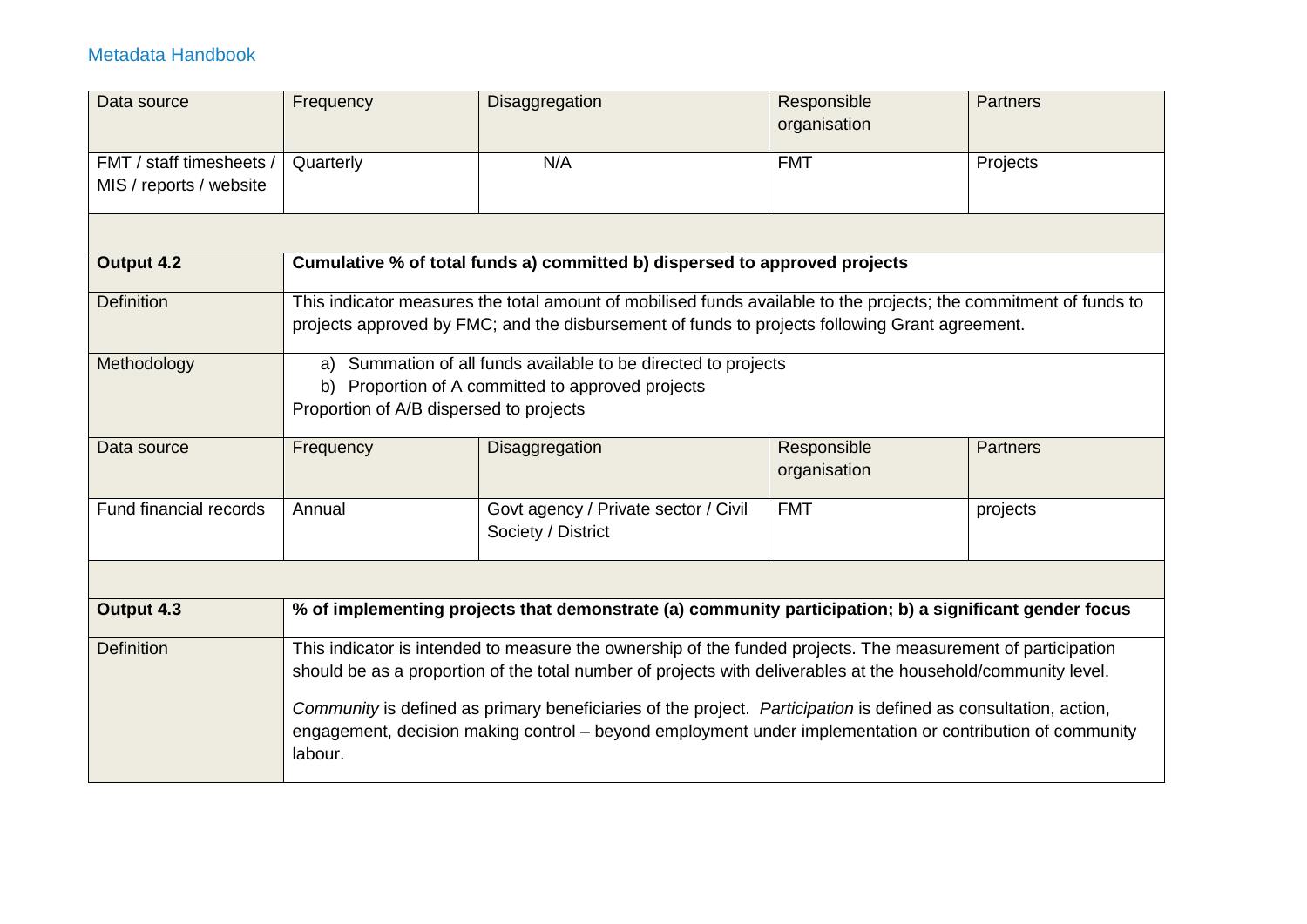|                   |                                                                                                                                    | The indicator is seeking to measure meaningful consultation and transparent implementation which involves<br>community through for example, a mechanism for beneficiary feedback/concerns. |              |                 |  |  |
|-------------------|------------------------------------------------------------------------------------------------------------------------------------|--------------------------------------------------------------------------------------------------------------------------------------------------------------------------------------------|--------------|-----------------|--|--|
|                   | A significant gender focus will:                                                                                                   |                                                                                                                                                                                            |              |                 |  |  |
|                   |                                                                                                                                    | Involve women actively in environmental decision-making at different levels,                                                                                                               |              |                 |  |  |
|                   |                                                                                                                                    | Integrate gender concerns and perspectives in policies and programmes for sustainable development                                                                                          |              |                 |  |  |
|                   | - Strengthen or establish mechanisms at the national, regional and international levels to assess the impact of                    |                                                                                                                                                                                            |              |                 |  |  |
|                   |                                                                                                                                    | development and environmental policies on women <sup>16</sup>                                                                                                                              |              |                 |  |  |
|                   |                                                                                                                                    | Therefore the indicator measures projects which engage in analysis of how the project intervention will impact                                                                             |              |                 |  |  |
|                   |                                                                                                                                    | differently on men and women, and incorporate specific measures to target women/girls. It goes beyond the                                                                                  |              |                 |  |  |
|                   | counting of female beneficiaries.                                                                                                  |                                                                                                                                                                                            |              |                 |  |  |
| Methodology       | Projects should measure the number of community members involved in managing, monitoring or feedback on the<br>project activities. |                                                                                                                                                                                            |              |                 |  |  |
|                   |                                                                                                                                    |                                                                                                                                                                                            |              |                 |  |  |
|                   |                                                                                                                                    | The FMT is to produce a checklist of criteria/activities (in consultation with GMO) to support projects to self-assess                                                                     |              |                 |  |  |
|                   |                                                                                                                                    | the extent of their community engagement. Using this projects should measure the number of women or girls                                                                                  |              |                 |  |  |
|                   | benefitting from gender-specific actions <sup>17</sup> .                                                                           |                                                                                                                                                                                            |              |                 |  |  |
| Data source       | Frequency                                                                                                                          | Disaggregation                                                                                                                                                                             | Responsible  | <b>Partners</b> |  |  |
|                   |                                                                                                                                    |                                                                                                                                                                                            | organisation |                 |  |  |
|                   |                                                                                                                                    |                                                                                                                                                                                            |              |                 |  |  |
| FMT Quarterly and | Quarterly                                                                                                                          | Gender                                                                                                                                                                                     | <b>FMT</b>   | projects        |  |  |
| annual Reports    |                                                                                                                                    |                                                                                                                                                                                            |              |                 |  |  |
|                   |                                                                                                                                    |                                                                                                                                                                                            |              |                 |  |  |
|                   |                                                                                                                                    |                                                                                                                                                                                            |              |                 |  |  |
| Output 4.4        |                                                                                                                                    | Evidence that Substantive lessons learnt are being used to inform existing and future projects/programs                                                                                    |              |                 |  |  |
| <b>Definition</b> |                                                                                                                                    | Lessons learnt are based on evaluation experiences that can be applied to broader situations <sup>18</sup> - these frequently                                                              |              |                 |  |  |
|                   |                                                                                                                                    | highlight strengths or weaknesses (i.e. both positive and negative.)                                                                                                                       |              |                 |  |  |

<sup>&</sup>lt;sup>16</sup> The Beijing Declaration and Platform for Action, 2015 strategic objectives on women and the environment, as adopted at the National level by the Gender Monitoring Office.

<sup>17</sup> The Beijing Declaration and Platform for Action 2015, criteria provides guide to self-assess on the extent of project gender focus <sup>18</sup> Development Assistance Committee.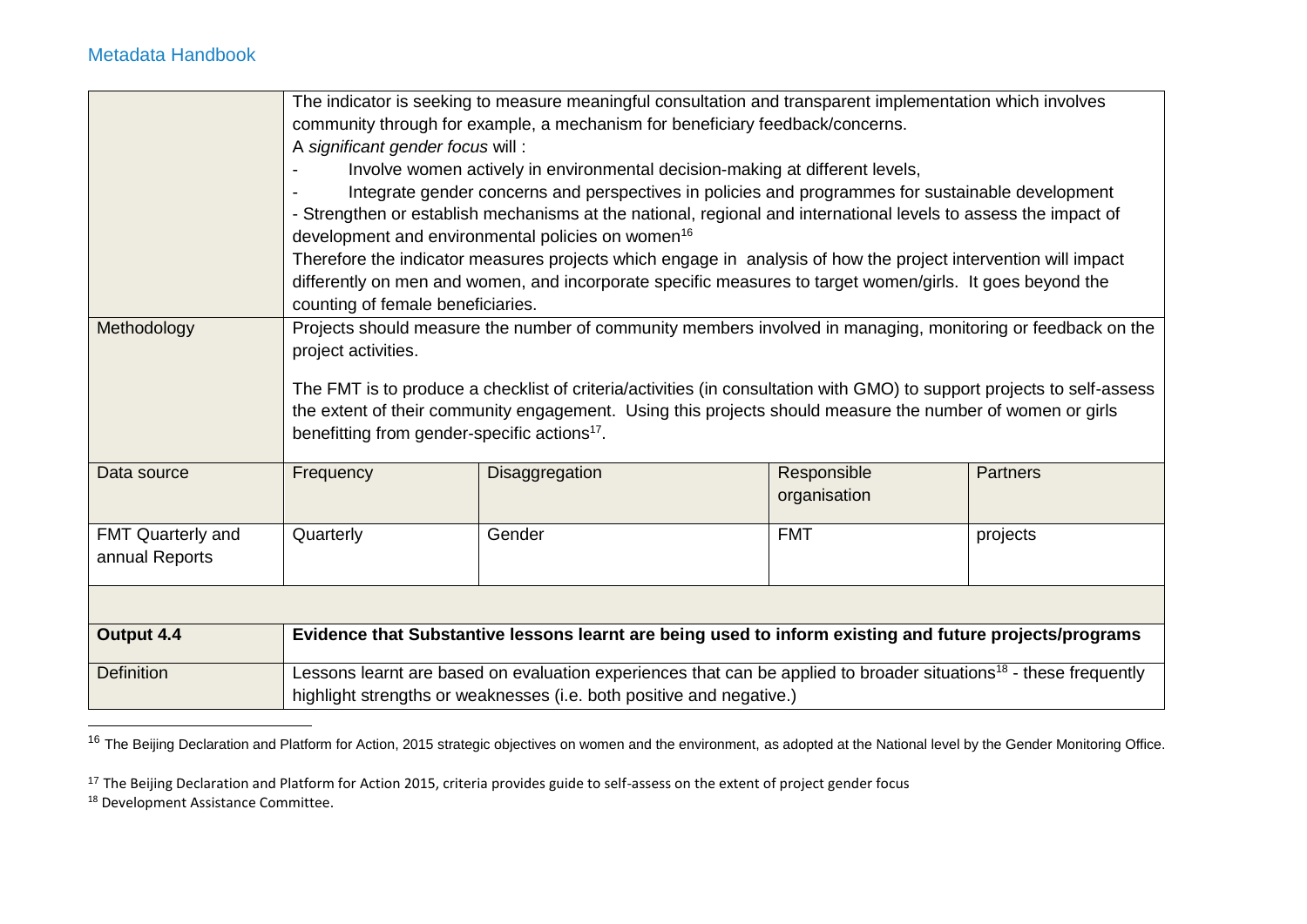|                   |                                                                                  | Lessons from projects will be of relevance to the FONERWA Fund and more broadly to inform decision making                                                                                                                                                                                                                                                                                                                                                                                                                                                                                                                                                                                                                                                                                                                                                                                                                                                                                                                           |                             |                 |
|-------------------|----------------------------------------------------------------------------------|-------------------------------------------------------------------------------------------------------------------------------------------------------------------------------------------------------------------------------------------------------------------------------------------------------------------------------------------------------------------------------------------------------------------------------------------------------------------------------------------------------------------------------------------------------------------------------------------------------------------------------------------------------------------------------------------------------------------------------------------------------------------------------------------------------------------------------------------------------------------------------------------------------------------------------------------------------------------------------------------------------------------------------------|-----------------------------|-----------------|
|                   | among other projects across sectors.                                             |                                                                                                                                                                                                                                                                                                                                                                                                                                                                                                                                                                                                                                                                                                                                                                                                                                                                                                                                                                                                                                     |                             |                 |
| Methodology       | improve/inform implementation.                                                   | The indicator will measure lessons learnt collected at the fund level and reflected in project reporting (lesson<br>learning log) or communications. There should be qualitative reporting on the uptake of lessons i.e. the way<br>lessons have been used to inform project implementation, or design/implementation of other projects. Lessons will<br>be generated through annual lesson learning project review workshops. Project reporting and FMT validation<br>(through spot-checks etc) will assess the extent to which lessons have been 'learnt', shared and used to<br>The indicator will also measure lessons learnt at the Fund level and reflected in Fund reporting or<br>communications. There should be qualitative reporting on how lesson learning has informed Fund evolution<br>(strategy, systems, approaches etc.). Lessons will be gathered through an annual lesson-learning event with<br>stakeholders. FMT/Fund level lesson learning is to be published on the website for an inter/national audience. |                             |                 |
| Data source       | Frequency                                                                        | Disaggregation                                                                                                                                                                                                                                                                                                                                                                                                                                                                                                                                                                                                                                                                                                                                                                                                                                                                                                                                                                                                                      | Responsible<br>organisation | <b>Partners</b> |
| FMT M&E records   | Semi-Annual (Two<br>Quarters are needed<br>before projects can<br>learn lessons) | N/A                                                                                                                                                                                                                                                                                                                                                                                                                                                                                                                                                                                                                                                                                                                                                                                                                                                                                                                                                                                                                                 | <b>FMT</b>                  | projects        |
|                   |                                                                                  |                                                                                                                                                                                                                                                                                                                                                                                                                                                                                                                                                                                                                                                                                                                                                                                                                                                                                                                                                                                                                                     |                             |                 |
| Output 4.5        |                                                                                  | % of active projects reporting data of sufficient quality to satisfy FONERWA monitoring and evaluation system.                                                                                                                                                                                                                                                                                                                                                                                                                                                                                                                                                                                                                                                                                                                                                                                                                                                                                                                      |                             |                 |
| <b>Definition</b> | reporting.                                                                       | This indicator measures the number of implementing projects submitting timely and comprehensive quarterly<br>reports to FONERWA. The indicator measures only projects which have commenced implementation and                                                                                                                                                                                                                                                                                                                                                                                                                                                                                                                                                                                                                                                                                                                                                                                                                       |                             |                 |
| Methodology       | system.                                                                          | Measurement of the indicator will be based on scoring using the FONERWA Data Quality Standards, in each<br>quarter's project quarterly reporting review. Projects achieving 3+ will be considered to have satisfied the M&E                                                                                                                                                                                                                                                                                                                                                                                                                                                                                                                                                                                                                                                                                                                                                                                                         |                             |                 |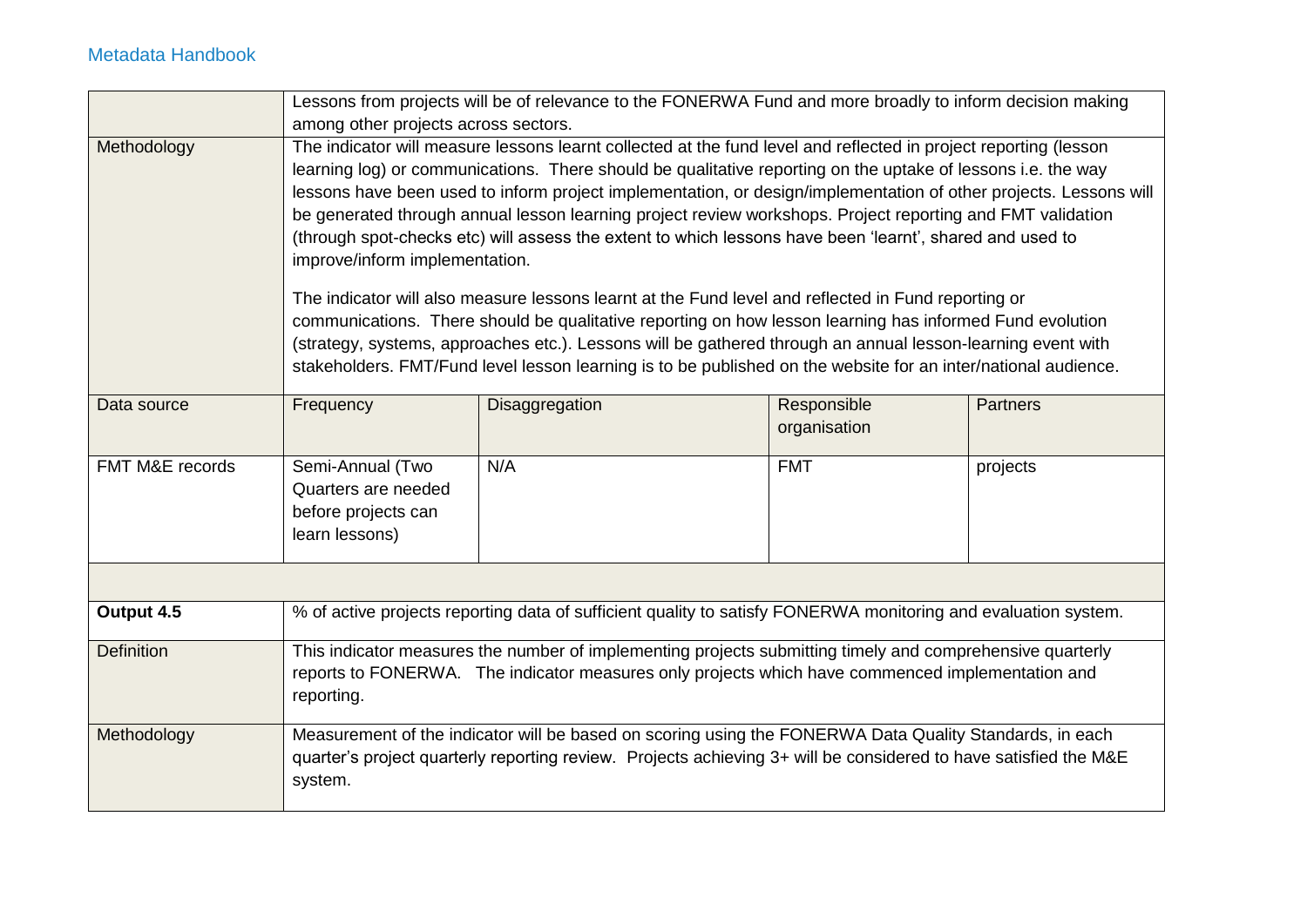|                      | <b>Score Quality Standard</b><br>previous quarter.<br>3<br>5. | The report – or one part of it - has not been submitted at all.<br>Report information is incomplete OR the logframe, work plan, or financial info has not been updated since the<br>Report information is 80% complete but some fields are not filled with necessary detail or updated. Lessons<br>identified may not be meaningful OR there may not be sufficient explanation for milestones which are not achieved.<br>Several follow-up clarification questions are required.<br>Report information is 90% complete – including logframe, work plan and financial info - all up to date with<br>information from previous quarter. Most fields are filled with necessary detail, relevant lessons identified, rationale for<br>slippage or deviation from milestones is given. In addition, Milestones/results/targets should be met or overachieved.<br>Report information is 100% complete – including logframe, work plan, financial info – all up to date with information<br>from previous quarter. All fields are filled with necessary and sufficient detail. Lessons identified are relevant and suitable<br>for wider distribution. Explanation of slippage or deviation from milestones is given. Page limit is respected.<br>Supplementary annexed information is supplied which adds value to the overall report. In addition,<br>Milestones/results/targets should be met or overachieved. |                             |                 |
|----------------------|---------------------------------------------------------------|------------------------------------------------------------------------------------------------------------------------------------------------------------------------------------------------------------------------------------------------------------------------------------------------------------------------------------------------------------------------------------------------------------------------------------------------------------------------------------------------------------------------------------------------------------------------------------------------------------------------------------------------------------------------------------------------------------------------------------------------------------------------------------------------------------------------------------------------------------------------------------------------------------------------------------------------------------------------------------------------------------------------------------------------------------------------------------------------------------------------------------------------------------------------------------------------------------------------------------------------------------------------------------------------------------------------------------------------------------------------------------------------------------|-----------------------------|-----------------|
| Data source          | Frequency                                                     | <b>Disaggregation</b>                                                                                                                                                                                                                                                                                                                                                                                                                                                                                                                                                                                                                                                                                                                                                                                                                                                                                                                                                                                                                                                                                                                                                                                                                                                                                                                                                                                      | Responsible<br>organisation | <b>Partners</b> |
| <b>FMT</b> reporting | Quarterly                                                     | N/A                                                                                                                                                                                                                                                                                                                                                                                                                                                                                                                                                                                                                                                                                                                                                                                                                                                                                                                                                                                                                                                                                                                                                                                                                                                                                                                                                                                                        | <b>FMT</b>                  | projects        |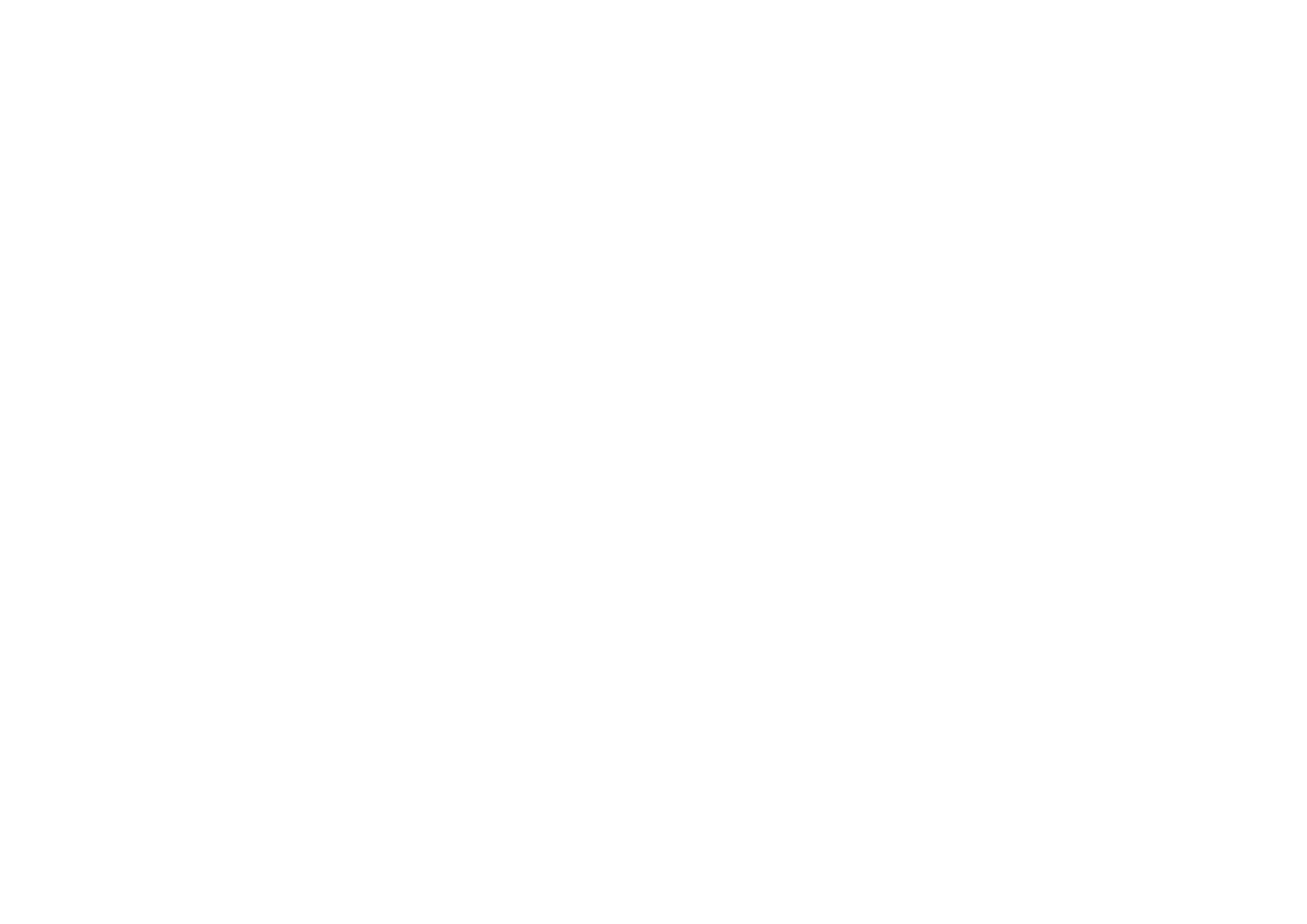

# **Monitoring and Evaluation Results Matrix for June 2013- June 2018 (5 year period)**

 *FONERWA designed for FMT financed by*





\_\_\_\_\_\_\_\_\_\_\_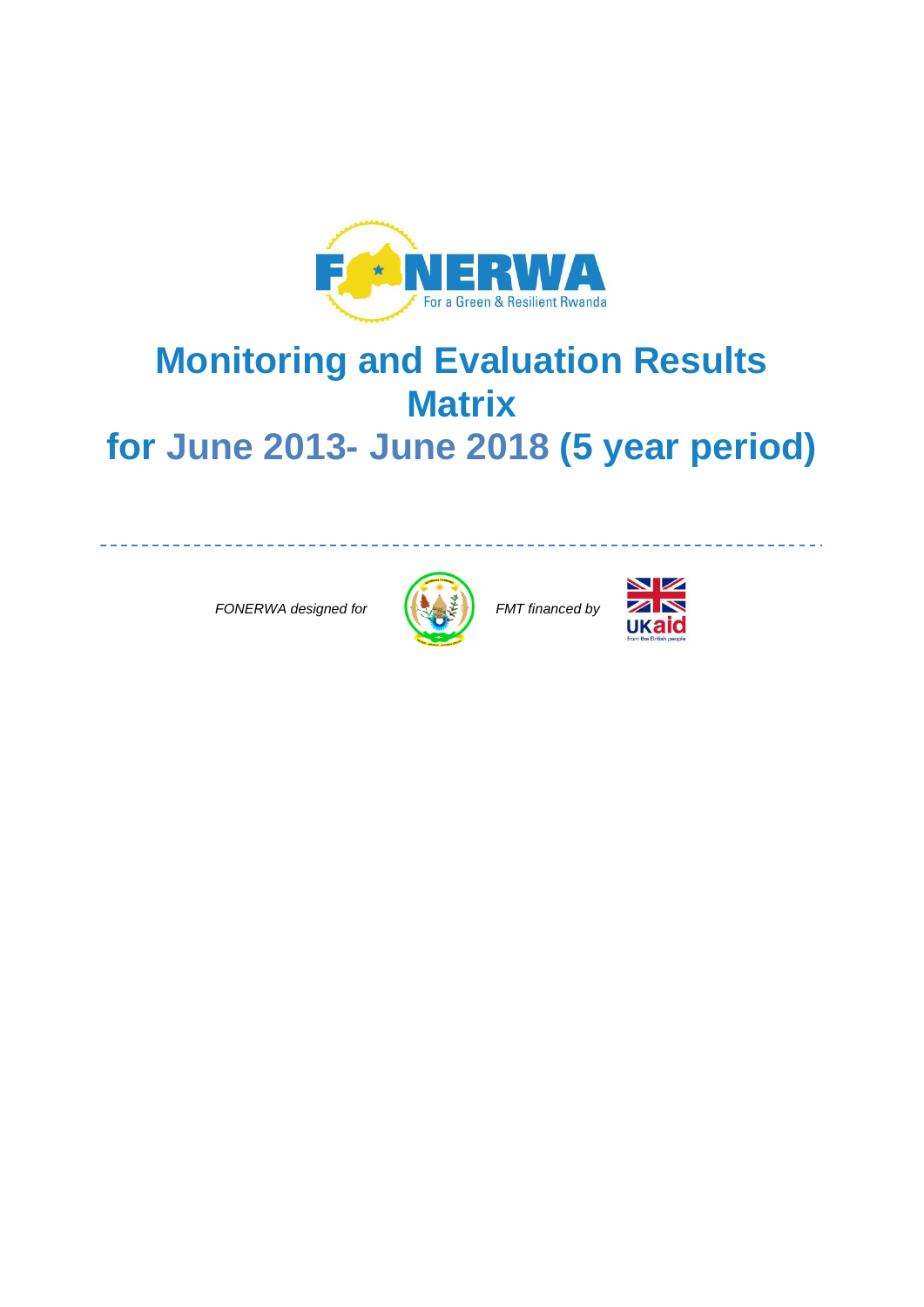| <b>PROGRAMMME</b><br><b>NAME</b>                                                                          |                                         | <b>FONERWA Environment and Climate Change Fund</b> (June 2013- June 2018) |                                     |                              |                                                                                                            |                                      |                                      |                                      | <b>Version</b><br><b>August</b><br>2015 |  |  |  |
|-----------------------------------------------------------------------------------------------------------|-----------------------------------------|---------------------------------------------------------------------------|-------------------------------------|------------------------------|------------------------------------------------------------------------------------------------------------|--------------------------------------|--------------------------------------|--------------------------------------|-----------------------------------------|--|--|--|
| <b>IMPACT</b>                                                                                             | <b>Impact Indicator 1</b>               |                                                                           | <b>Baseline</b><br><b>June 2013</b> | <b>Milestone</b><br>Dec 2013 | <b>Milestone</b><br><b>June 2014</b>                                                                       | Milestone<br><b>June 2015</b>        | <b>Milestone</b><br><b>June 2016</b> | <b>Milestone</b><br><b>June 2017</b> | <b>Target</b><br><b>June 2018</b>       |  |  |  |
| Rwanda's                                                                                                  | Level of                                | Planned                                                                   |                                     |                              |                                                                                                            | 0.438                                | n/a                                  | n/a                                  | n/a                                     |  |  |  |
| economic growth<br>is environmentally                                                                     | national<br>climate                     | Achieved                                                                  |                                     |                              | $\sim$                                                                                                     | 0.438                                |                                      |                                      |                                         |  |  |  |
| sustainable, low<br>carbon and climate<br>resilient and                                                   | change<br>vulnerability<br>index        | Source                                                                    | <b>ENR</b> sector                   |                              |                                                                                                            |                                      |                                      |                                      |                                         |  |  |  |
| contributes to<br>wealth creation<br><b>Impact Indicator 2</b><br>and poverty<br>reduction                |                                         |                                                                           | <b>Baseline</b><br><b>June 2013</b> | Milestone<br>Dec 2013        | <b>Milestone</b><br><b>June 2014</b>                                                                       | <b>Milestone</b><br><b>June 2015</b> | <b>Milestone</b><br><b>June 2016</b> | <b>Milestone</b><br><b>June 2017</b> | <b>Target</b><br><b>June 2018</b>       |  |  |  |
|                                                                                                           | Rwanda                                  | Planned                                                                   | 502,160                             | 502,160                      | 613,380                                                                                                    | 724,600                              | 893,480                              | 1,062,360                            | 1,231,240                               |  |  |  |
|                                                                                                           | National                                | <b>Achieved</b>                                                           |                                     |                              |                                                                                                            |                                      |                                      |                                      |                                         |  |  |  |
| Green-house<br>Source<br><b>Gas Emissions</b><br>reductions in<br>relation to the<br>baseline<br>scenario |                                         |                                                                           |                                     |                              | Biannual GHG inventory / National communications with UNFCCC / GoR Economic Data                           |                                      |                                      |                                      |                                         |  |  |  |
|                                                                                                           | <b>Impact Indicator 3</b>               |                                                                           | <b>Baseline</b><br><b>June 2013</b> | <b>Milestone</b><br>Dec 2013 | <b>Milestone</b><br><b>June 2014</b>                                                                       | Milestone<br><b>June 2015</b>        | <b>Milestone</b><br><b>June 2016</b> | <b>Milestone</b><br><b>June 2017</b> | Target<br><b>June 2018</b>              |  |  |  |
|                                                                                                           | No' of Green                            | Planned                                                                   | 0                                   | [to add]                     | [to add]                                                                                                   | [to add]                             | [to add]                             | [to add]                             | [to add]                                |  |  |  |
|                                                                                                           | jobs created in<br>Rwanda <sup>ii</sup> | Achieved                                                                  |                                     |                              |                                                                                                            |                                      |                                      |                                      |                                         |  |  |  |
|                                                                                                           |                                         | Source                                                                    | <b>MINIRENA, MIFOTRA</b>            |                              | The 2016 labour survey to define the methodology and a retrospective baseline would be another alternative |                                      |                                      |                                      |                                         |  |  |  |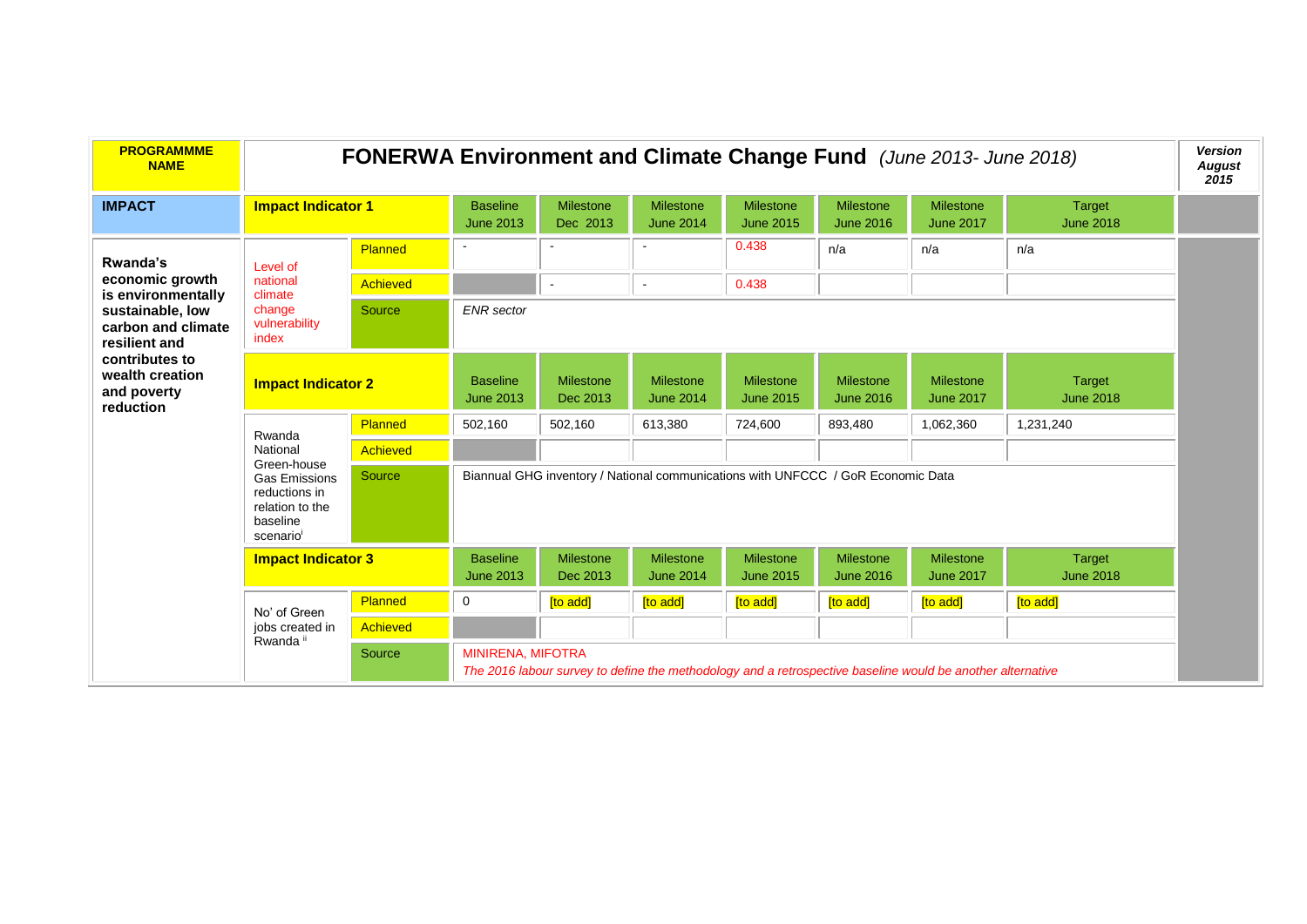| <b>OUTCOME</b>                                                                                               | <b>Outcome Indicator 1</b>                                                                                                                                                                                         |                  | <b>Baseline</b><br><b>June 2013</b>                        | <b>Milestone</b><br>Dec 2013                               | <b>Milestone</b><br><b>June 2014</b>                      | <b>Milestone</b><br><b>June 2015</b>                                                | <b>Milestone</b><br><b>June 2016</b>                   | <b>Milestone</b><br><b>June 2017</b>                     | Target<br><b>June 2018</b>                                   | <b>Assumptions</b>                                                                                                                          |
|--------------------------------------------------------------------------------------------------------------|--------------------------------------------------------------------------------------------------------------------------------------------------------------------------------------------------------------------|------------------|------------------------------------------------------------|------------------------------------------------------------|-----------------------------------------------------------|-------------------------------------------------------------------------------------|--------------------------------------------------------|----------------------------------------------------------|--------------------------------------------------------------|---------------------------------------------------------------------------------------------------------------------------------------------|
| <b>Sustainable</b><br>and equitableiii<br>finance<br>supports<br>national                                    | Cumulative volume of<br>finance [US\$ millions]<br>mobilized for climate and<br>environment purposes as<br>A). contributions to Fund;<br>B). leveraging (including<br>co-financing for Fund<br>supported projects) | <b>Planned</b>   | Aa. 0.0<br>b. 0.0<br>c. 0.0<br>Ba. 0.0<br>b. 0.0<br>c. 0.5 | Aa. 0.0<br>b. 1.3<br>c. 8.7<br>Ba. 1.0<br>b. 2.1<br>c. 0.0 | Aa. 0.0<br>b.3.0<br>c.30<br>Ba. 4.6<br>b. 0.0<br>c. 1.1   | Aa. 0.0<br>b.4.2<br>Ac 59.5<br>Ba.7.2<br>b.6.2.<br>c. 11                            | Aa. 0.0<br>b.66<br>c. 70<br>Ba. 9.6<br>b. 8.2<br>c. 20 | Aa. 0.0<br>b.7.3<br>c.85<br>Ba. 12.1<br>b. 10.6<br>c. 30 | Aa. 0.00<br>b. 8.0<br>c. 100.0<br>Ba. 14.9<br>b. 131<br>c.40 | Climate change<br>and environment<br>is mainstreamed<br>into strategies<br>and budgets<br>ensuring<br>sustainability of<br>budget decisions |
| programmes<br>and private<br>sector<br>initiatives to<br>address<br>climate and<br>environment<br>priorities | disaggregated by<br>a).private sector<br>b).GoR<br>c).MDBs / other<br>development partners<br>(including DFID)/other<br>sources*iv                                                                                 | <b>Achieved</b>  |                                                            | Aa. 0.0<br>b.3.6<br>c. 53.2<br>Ba. 2.6<br>b.7.0<br>c. 0.5  | Aa. 0<br>b.4.2<br>$c.59.5^v$<br>Ba.3.2<br>b.6.2<br>c.11.0 | Aa. 0<br>b.3.4<br>c.55.5<br>Ba.4.4<br>b.7.7<br>c. 10.9                              |                                                        |                                                          |                                                              | Climate and<br>environment<br>programmes<br>complement<br>wider pro-poor<br>activities<br>Strong macro-                                     |
|                                                                                                              |                                                                                                                                                                                                                    | Source           |                                                            |                                                            | FMT quarterly and annual reports; Project-level data      | This needs extensive consultation (GoR (MINECOFIN, MINIRENA), CIDT (FMT), and BDF). |                                                        |                                                          |                                                              | economic<br>performance<br>continues                                                                                                        |
|                                                                                                              | <b>Outcome Indicator 2</b>                                                                                                                                                                                         |                  | <b>Baseline</b><br><b>June 2013</b>                        | <b>Milestone</b><br>Dec 2013                               | Milestone<br><b>June 2014</b>                             | <b>Milestone</b><br><b>June 2015</b>                                                | Milestone<br><b>June 2016</b>                          | <b>Milestone</b><br><b>June 2017</b>                     | Target<br><b>June 2018</b>                                   | FMT gains the<br>confidence of                                                                                                              |
|                                                                                                              | % of projects successfully                                                                                                                                                                                         | Planned          | $\mathbf 0$                                                | 0                                                          | 80                                                        | 80                                                                                  | 80                                                     | 80                                                       | 80                                                           | funding agents                                                                                                                              |
|                                                                                                              | implemented. <sup>vi</sup>                                                                                                                                                                                         | <b>Achieved</b>  |                                                            | 0                                                          | 28                                                        | 35                                                                                  |                                                        |                                                          |                                                              |                                                                                                                                             |
|                                                                                                              |                                                                                                                                                                                                                    | Source           |                                                            |                                                            | FMT quarterly and annual reports, project -level data     |                                                                                     |                                                        |                                                          |                                                              |                                                                                                                                             |
| <b>INPUTS</b>                                                                                                | DFID(f)                                                                                                                                                                                                            | Govt $(f)$       | Other (£)<br>Other $(f)$<br>Total (£)                      |                                                            |                                                           |                                                                                     |                                                        |                                                          |                                                              |                                                                                                                                             |
| (UK£pounds)                                                                                                  | 4.7 <sub>m</sub>                                                                                                                                                                                                   | 0.3 <sub>m</sub> |                                                            | 0.0 <sub>m</sub>                                           |                                                           | 0.0 <sub>m</sub>                                                                    |                                                        | 5m                                                       |                                                              |                                                                                                                                             |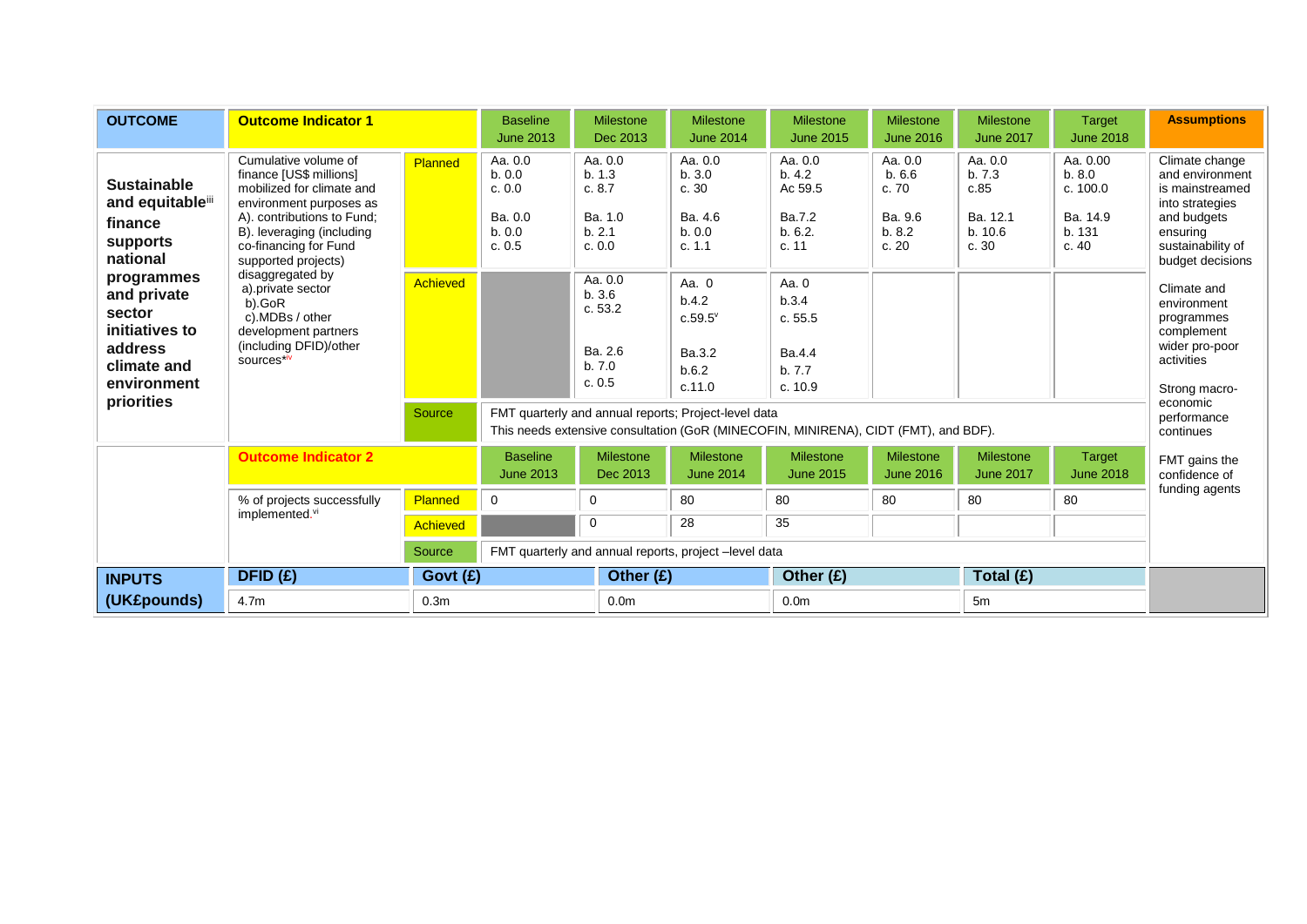| <b>OUTPUT 1</b>                                                   | <b>Output Indicator 1.1</b>                               |          | <b>Baseline</b><br><b>June 2013</b>                                                                                                                                                    | <b>Milestone</b><br>Dec 2013                                                                                                                                                                           | Milestone<br><b>June 2014</b> | <b>Milestone</b><br><b>June 2015</b>            | Milestone<br><b>June 2016</b>                                        | <b>Milestone</b><br><b>June 2017</b>                                                                                 | <b>Target</b><br><b>June 2018</b>                    | <b>Assumptions</b>                        |  |
|-------------------------------------------------------------------|-----------------------------------------------------------|----------|----------------------------------------------------------------------------------------------------------------------------------------------------------------------------------------|--------------------------------------------------------------------------------------------------------------------------------------------------------------------------------------------------------|-------------------------------|-------------------------------------------------|----------------------------------------------------------------------|----------------------------------------------------------------------------------------------------------------------|------------------------------------------------------|-------------------------------------------|--|
|                                                                   | Area (ha) of land secured<br>against erosion              | Planned  | $\mathbf 0$                                                                                                                                                                            | $\mathbf 0$                                                                                                                                                                                            | 600                           | 1599.                                           | 6851.44                                                              | 10936.6                                                                                                              | 10936.6                                              |                                           |  |
| <b>Conservation</b><br>and                                        |                                                           | Achieved |                                                                                                                                                                                        | $\Omega$                                                                                                                                                                                               | 720                           | 1193.5                                          |                                                                      |                                                                                                                      |                                                      | Good quality<br>projects /<br>proposals   |  |
| management<br>of natural                                          |                                                           | Source   |                                                                                                                                                                                        | FMT quarterly and annual reports (aggregating project-level data) checked against annual reports from Joint Sector<br>Reviews of Ministry of Agriculture (MINAGRI) and Land Office Records Assessments |                               |                                                 |                                                                      |                                                                                                                      |                                                      |                                           |  |
| resources<br>strengthened                                         | <b>Output Indicator 1.2</b>                               |          | <b>Baseline</b><br><b>June 2013</b>                                                                                                                                                    | <b>Milestone</b><br>Dec 2013                                                                                                                                                                           | Milestone<br><b>June 2014</b> | <b>Milestone</b><br><b>June 2015</b>            | Milestone<br><b>June 2016</b>                                        | <b>Milestone</b><br><b>June 2017</b>                                                                                 | Target<br><b>June 2018</b>                           | Fund for<br>support under<br>this funding |  |
| and sustained<br>as a result of                                   | Area (ha) forest and agro-<br>forest cover (disaggregated | Planned  | 0                                                                                                                                                                                      | 0                                                                                                                                                                                                      | 2000                          | 2206                                            | 3152.8                                                               | 4099.6                                                                                                               | 5046.4                                               | window and<br>are approved.               |  |
| the Fund<br>by afforestation / restored<br>forest / agroforestry) |                                                           | Achieved |                                                                                                                                                                                        | $\pmb{0}$                                                                                                                                                                                              | 0                             | 946.8                                           |                                                                      |                                                                                                                      |                                                      |                                           |  |
|                                                                   |                                                           | Source   | (RNRA) data                                                                                                                                                                            |                                                                                                                                                                                                        |                               |                                                 |                                                                      | FMT quarterly and annual reports (aggregating project-level data) checked against Rwanda Natural Resources Authority |                                                      |                                           |  |
|                                                                   | <b>Output Indicator 1.3</b>                               |          | <b>Baseline</b><br><b>June 2013</b>                                                                                                                                                    | Milestone<br>Dec 2013                                                                                                                                                                                  | Milestone<br><b>June 2014</b> | Milestone<br><b>June 2015</b>                   | Milestone<br><b>June 2016</b>                                        | Milestone<br><b>June 2017</b>                                                                                        | Target<br><b>June 2018</b>                           | Fund has                                  |  |
|                                                                   | Area (ha) of watersheds                                   | Planned  | $\mathbf 0$                                                                                                                                                                            | $\mathbf 0$                                                                                                                                                                                            | n/a                           | 975                                             | 3760.5                                                               | 6546                                                                                                                 | 6546                                                 | sufficient                                |  |
|                                                                   | and water bodies protected                                | Achieved |                                                                                                                                                                                        | $\pmb{0}$                                                                                                                                                                                              | 236.5                         | 2785.5                                          |                                                                      |                                                                                                                      |                                                      | resources to<br>achieve its               |  |
|                                                                   |                                                           | Source   | FMT quarterly and annual reports (aggregating project-level data) checked against Rwanda Natural Resources Authority<br>(RNRA) and Rwanda Environment Management Authority (REMA) data |                                                                                                                                                                                                        |                               |                                                 |                                                                      |                                                                                                                      |                                                      | goals.                                    |  |
|                                                                   | <b>Output Indicator 1.4</b>                               |          | <b>Baseline</b><br><b>June 2013</b>                                                                                                                                                    | <b>Milestone</b><br>Dec 2013                                                                                                                                                                           | Milestone<br><b>June 2014</b> | <b>Milestone</b><br><b>June 2015</b>            | <b>Milestone</b><br><b>June 2016</b>                                 | Milestone<br><b>June 2017</b>                                                                                        | Target<br><b>June 2018</b>                           |                                           |  |
|                                                                   | Pilot model mine                                          | Planned  | n/a                                                                                                                                                                                    | n/a                                                                                                                                                                                                    | n/a                           | <b>PD</b><br>for a<br>model mine<br>submitted   | Continued<br><b>FONERWA</b><br>engagement<br>of the mining<br>sector | <b>Model</b><br><b>Mine</b><br>PD approved                                                                           | Model mine<br>project<br>under<br>implementa<br>tion |                                           |  |
|                                                                   |                                                           | Achieved |                                                                                                                                                                                        | n/a                                                                                                                                                                                                    | n/a                           | Two PD for a<br>model mine<br>were<br>submitted |                                                                      |                                                                                                                      |                                                      |                                           |  |
|                                                                   |                                                           | Source   | Department database                                                                                                                                                                    |                                                                                                                                                                                                        |                               |                                                 |                                                                      | Ministry of Environment & Natural Resources, Licencing documents, Cooperative records, Geology and Mining            |                                                      |                                           |  |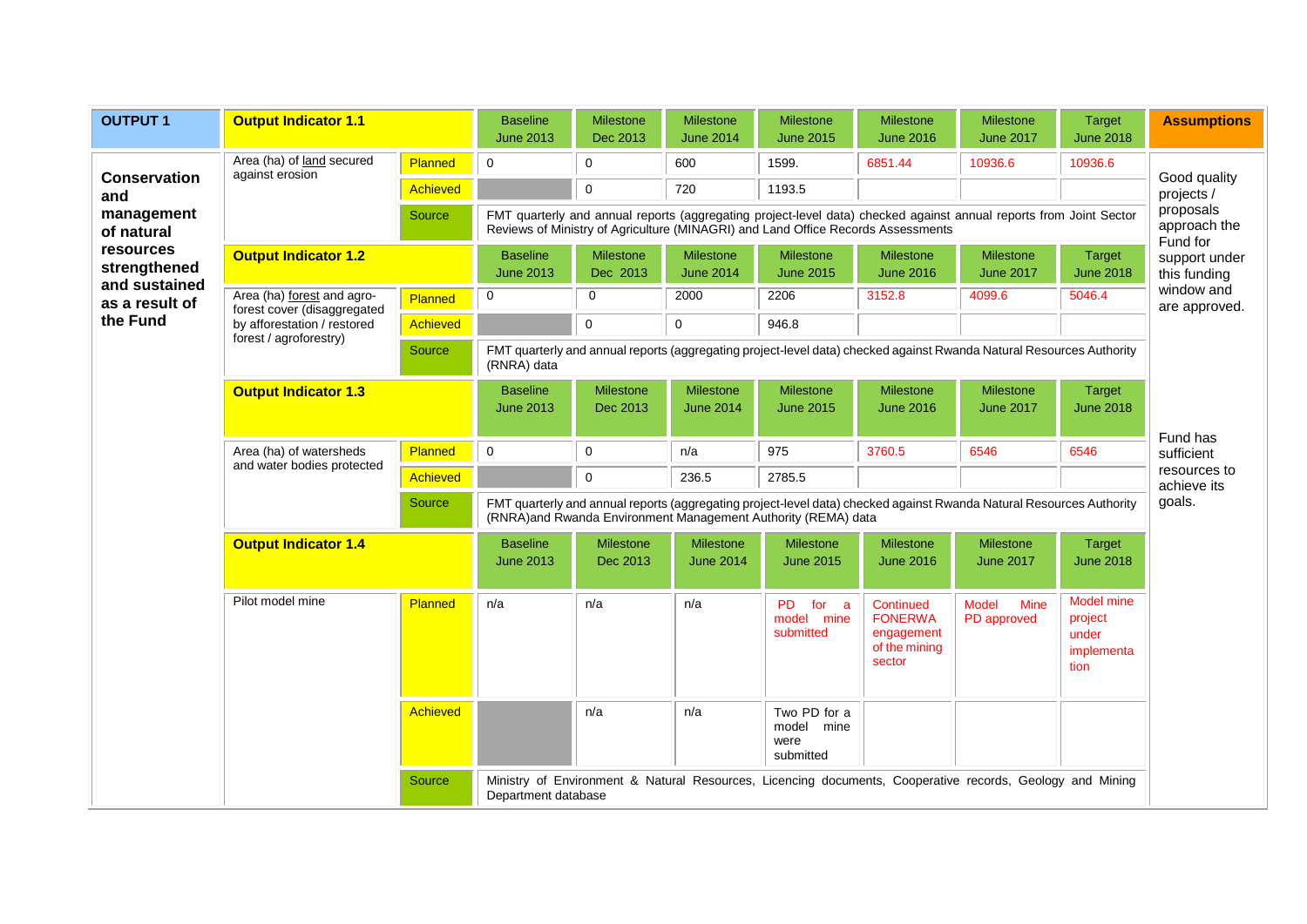#### **IMPACT WEIGHTING (%)** 25% **25% RISK RATING (H, M, L)** Medium

| <b>OUTPUT 2</b>                                                                                              | <b>Output Indicator 2.1</b>                                                                           |                 | <b>Baseline</b><br><b>June 2013</b> | Milestone<br>Dec 2013                                                                                 | <b>Milestone</b><br><b>June 2014</b> | <b>Milestone</b><br><b>June 2015</b>                                                                      | <b>Milestone</b><br><b>June 2016</b>                                          | <b>Milestone</b><br><b>June 2017</b>                                                                                                        | <b>Target</b><br><b>June 2018</b>                                                                                                                          | <b>Assumptions</b>                                                                                                                           |
|--------------------------------------------------------------------------------------------------------------|-------------------------------------------------------------------------------------------------------|-----------------|-------------------------------------|-------------------------------------------------------------------------------------------------------|--------------------------------------|-----------------------------------------------------------------------------------------------------------|-------------------------------------------------------------------------------|---------------------------------------------------------------------------------------------------------------------------------------------|------------------------------------------------------------------------------------------------------------------------------------------------------------|----------------------------------------------------------------------------------------------------------------------------------------------|
| <b>Renewable</b><br>energy and<br>other<br>environment-<br>ally<br>sustainable,<br>low carbon<br>and climate | Research and feasibility<br>studies inform adoption of<br>clean and climate resilient<br>technologies | Planned         | n/a <sup>vi</sup>                   | n/a                                                                                                   | n/a                                  | n/a                                                                                                       | Evidence of<br>research<br>products/<br>feasibility<br>studies<br>produced by | Evidence of<br>clean and<br>climate<br>resilient<br>technologie<br>s adopted<br>as a result<br>of research<br>and<br>feasibility<br>studies | Evidence of<br>clean and<br>climate<br>resilient<br>technologies<br>adopted and<br>implemented<br>as a result of<br>research and<br>feasibility<br>studies | Private sector<br>is interested in<br>investing in<br>low carbon,<br>climate<br>resilient<br>activities and<br>wider enabling<br>environment |
| resilient<br>practices and<br>approaches<br>adopted,<br>developed an<br>d/or improved<br>for use in          |                                                                                                       | <b>Achieved</b> |                                     | n/a                                                                                                   | n/a                                  | Four PD for<br>Bio-diversity,<br>Renewable<br>energy and<br>Green<br>buildings-<br>Waste were<br>approved |                                                                               |                                                                                                                                             |                                                                                                                                                            | supports this.<br>Good quality<br>projects /<br>proposals<br>approach the<br>Fund for<br>support under                                       |
| Rwanda, as a                                                                                                 |                                                                                                       | Source          |                                     | FMT quarterly and annual reports                                                                      |                                      |                                                                                                           |                                                                               |                                                                                                                                             |                                                                                                                                                            | this funding                                                                                                                                 |
| result of the<br><b>Fund</b>                                                                                 | <b>Output Indicator 2.2</b>                                                                           |                 | <b>Baseline</b><br><b>June 2013</b> | <b>Milestone</b><br>Dec 2013                                                                          | <b>Milestone</b><br><b>June 2014</b> | <b>Milestone</b><br><b>June 2015</b>                                                                      | <b>Milestone</b><br><b>June 2016</b>                                          | Milestone<br><b>June 2017</b>                                                                                                               | <b>Target</b><br><b>June 2018</b>                                                                                                                          | window and<br>are approved                                                                                                                   |
|                                                                                                              | a) Installed capacity (MW)-<br>b) Number of households                                                | Planned         | a. n/a<br>b. n/a                    | a. n/a<br>b. n/a                                                                                      | a. n/a<br>b. n/a                     | a.0.57<br>b. 400                                                                                          | a. 0.9<br>b. 4187                                                             | a. 0.9<br>b. 7974                                                                                                                           | a. 1.7<br>b. 11761                                                                                                                                         | Fund has<br>sufficient<br>resources to                                                                                                       |
|                                                                                                              | with improved access to off-<br>grid clean energy                                                     | <b>Achieved</b> |                                     | a. n/a<br>b. n/a                                                                                      | a. n/a<br>b. n/a                     | a. 0.003<br>b. 3787                                                                                       |                                                                               |                                                                                                                                             |                                                                                                                                                            | achieve its<br>goals                                                                                                                         |
|                                                                                                              |                                                                                                       | Source          |                                     | FMT quarterly and annual reports (aggregating project-level data) checked against MININFRA/EWASA data |                                      |                                                                                                           |                                                                               |                                                                                                                                             |                                                                                                                                                            |                                                                                                                                              |
|                                                                                                              | <b>Output Indicator 2.3</b>                                                                           |                 | <b>Baseline</b><br><b>June 2013</b> | <b>Milestone</b><br>Dec 2013                                                                          | <b>Milestone</b><br><b>June 2014</b> | <b>Milestone</b><br><b>June 2015</b>                                                                      | <b>Milestone</b><br><b>June 2016</b>                                          | <b>Milestone</b><br><b>June 2017</b>                                                                                                        | <b>Target</b><br><b>June 2018</b>                                                                                                                          |                                                                                                                                              |
|                                                                                                              | Tonnes of Co2 equivalent<br>emissions avoided *:                                                      | Planned         | $\mathsf{O}\xspace$                 | $\mathbf 0$                                                                                           | 116                                  | 2136.48                                                                                                   | 5814                                                                          | 11307                                                                                                                                       | 13328                                                                                                                                                      |                                                                                                                                              |
|                                                                                                              |                                                                                                       | Achieved        |                                     | $\mathbf 0$                                                                                           | 0                                    | 507                                                                                                       |                                                                               |                                                                                                                                             |                                                                                                                                                            |                                                                                                                                              |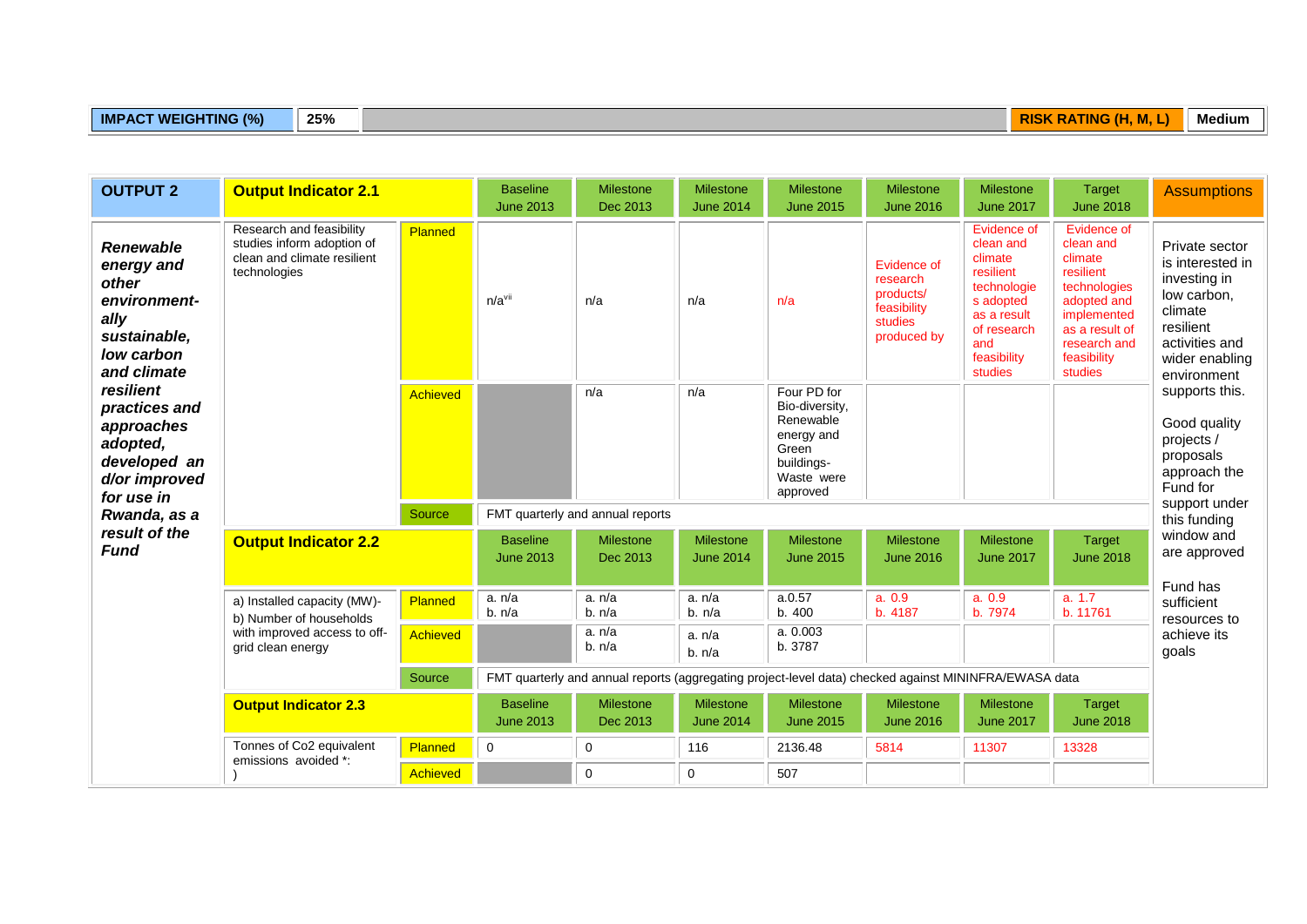|                                                                     |                             | Source         |                                     | FMT quarterly and annual reports (aggregating project level data)                              |                                      |                               |                                      |                                      |                              |
|---------------------------------------------------------------------|-----------------------------|----------------|-------------------------------------|------------------------------------------------------------------------------------------------|--------------------------------------|-------------------------------|--------------------------------------|--------------------------------------|------------------------------|
|                                                                     | <b>Output Indicator 2.4</b> |                | <b>Baseline</b><br><b>June 2013</b> | <b>Milestone</b><br>Dec 2013                                                                   | <b>Milestone</b><br><b>June 2014</b> | <b>Milestone</b><br>June 2015 | <b>Milestone</b><br><b>June 2016</b> | <b>Milestone</b><br><b>June 2017</b> | Target<br><b>June 2018</b>   |
| Number of people<br>supported to cope with                          |                             | <b>Planned</b> | n/a                                 | n/a                                                                                            | n/a                                  | 225310                        | 225310                               | 225310                               | 225310                       |
|                                                                     | effects of climate change   | Achieved       |                                     | $\Omega$                                                                                       | 93110                                | 138172                        |                                      |                                      |                              |
| (Disaggregated by Male,<br>female and Youth, ubedehe<br>categories) |                             | Source         |                                     | FMT quarterly and annual reports (aggregating project level data) checked against MINAGRI data |                                      |                               |                                      |                                      |                              |
| <b>IMPACT WEIGHTING (%)</b>                                         | 25%                         |                |                                     |                                                                                                |                                      |                               |                                      |                                      | <b>RISK RATING (H, M, L)</b> |

| <b>OUTPUT 3</b>                                                                                                                                          | <b>Output Indicator 3.1</b>                                                                                                                    |                 | <b>Baseline</b><br><b>June 2013</b> | <b>Milestone</b><br>Dec 2013                                   | <b>Milestone</b><br><b>June 2014</b> | <b>Milestone</b><br><b>June 2015</b>                                            | <b>Milestone</b><br><b>June 2016</b>                                                  | <b>Milestone</b><br><b>June 2017</b>    | <b>Target</b><br><b>June 2018</b>                       | <b>Assumptions</b>                                          |
|----------------------------------------------------------------------------------------------------------------------------------------------------------|------------------------------------------------------------------------------------------------------------------------------------------------|-----------------|-------------------------------------|----------------------------------------------------------------|--------------------------------------|---------------------------------------------------------------------------------|---------------------------------------------------------------------------------------|-----------------------------------------|---------------------------------------------------------|-------------------------------------------------------------|
| <b>Environment</b><br>and climate<br>change issues<br>mainstreamed<br>into policies,<br>programmes,<br>plans budgets<br>and activities<br>for public and | National level MIS with<br>sufficient environmental &<br>climate change data to<br>inform policy decisions (PD<br>approved)                    | <b>Planned</b>  | n/a                                 | n/a                                                            | n/a                                  | <b>FONERWA</b><br>knowledge and<br>information<br>management<br>system in place | <b>FONERW</b><br>knowledge<br>and<br>information<br>manageme<br>nt system<br>in place | 1 National<br>level MIS PD<br>submitted | <b>National</b><br>level MIS in<br>project<br>inception | Ministries are<br>able to absorb<br>additional<br>resources |
|                                                                                                                                                          |                                                                                                                                                | <b>Achieved</b> |                                     | n/a                                                            | Mateo MIS                            | <b>FONERWA</b><br>MIS is under<br>implementation                                |                                                                                       |                                         |                                                         |                                                             |
| non-public                                                                                                                                               | Source                                                                                                                                         |                 | FMT quarterly and annual reports    |                                                                |                                      |                                                                                 |                                                                                       |                                         |                                                         |                                                             |
| agencies                                                                                                                                                 | <b>Output Indicator 3.2</b>                                                                                                                    |                 | <b>Baseline</b><br><b>June 2013</b> | <b>Milestone</b><br>Dec 2013                                   | <b>Milestone</b><br><b>June 2014</b> | Milestone<br><b>June 2015</b>                                                   | <b>Milestone</b><br><b>June 2016</b>                                                  | Milestone<br><b>June 2017</b>           | <b>Target</b><br><b>June 2018</b>                       | Good quality<br>projects/propos<br>als approach             |
|                                                                                                                                                          | Number of strategies and<br>development plans,<br>influenced by FONERWA<br>projects to incorporate<br>climate and environment<br>interventions | Planned         | $\Omega$                            | n/a                                                            | n/a                                  | n/a                                                                             | 10                                                                                    | 15                                      | 20                                                      | the Fund for                                                |
|                                                                                                                                                          |                                                                                                                                                | <b>Achieved</b> |                                     | 0                                                              |                                      | 1                                                                               |                                                                                       |                                         |                                                         | support under<br>this funding                               |
|                                                                                                                                                          |                                                                                                                                                | Source          |                                     | FMT quarterly and annual reports; Rwanda Green Growth Strategy |                                      |                                                                                 |                                                                                       |                                         |                                                         | window and<br>are approved                                  |
|                                                                                                                                                          | <b>Output Indicator 3.3</b>                                                                                                                    |                 | <b>Baseline</b><br><b>June 2013</b> | <b>Milestone</b><br>Dec 2013                                   | <b>Milestone</b><br><b>June 2014</b> | <b>Milestone</b><br><b>June 2015</b>                                            | <b>Milestone</b><br><b>June 2016</b>                                                  | Milestone<br><b>June 2017</b>           | <b>Target</b><br><b>June 2018</b>                       |                                                             |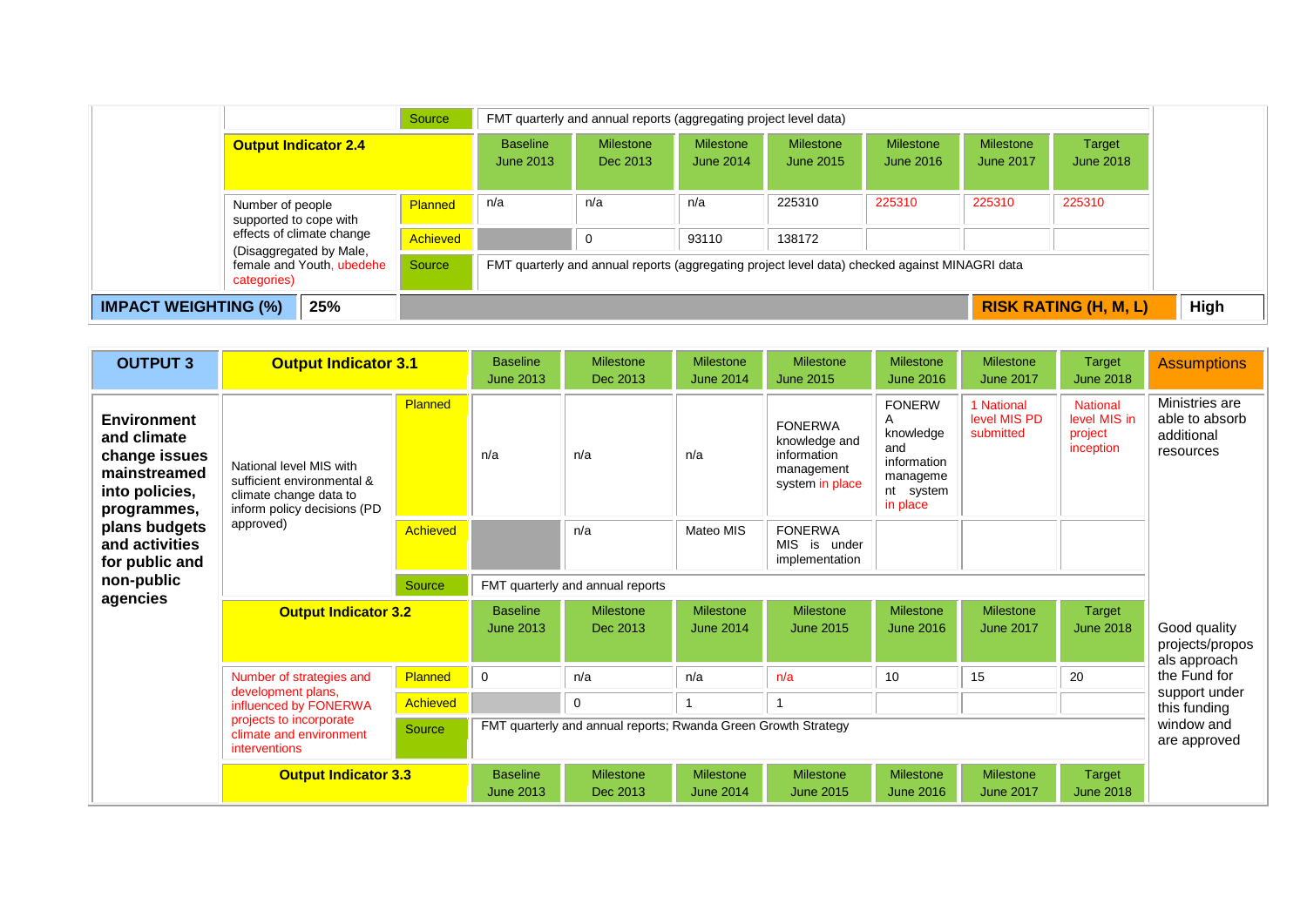|                                    | Total number of<br>programmes of action in                            | Planned         | 0                                   | 0                                                                                             | 3                                    | 9                                    | 10                                   | 11                                   | 11                           |                                                                                               |  |  |
|------------------------------------|-----------------------------------------------------------------------|-----------------|-------------------------------------|-----------------------------------------------------------------------------------------------|--------------------------------------|--------------------------------------|--------------------------------------|--------------------------------------|------------------------------|-----------------------------------------------------------------------------------------------|--|--|
|                                    | the Green Growth Strategy<br>supported by approved<br>PD <sub>s</sub> | <b>Achieved</b> |                                     | 0                                                                                             | $\overline{ }$                       | 10                                   |                                      |                                      |                              |                                                                                               |  |  |
|                                    |                                                                       | Source          |                                     | FMT quarterly & annual reports (aggregating project-level data) checked against MININFRA data |                                      |                                      |                                      |                                      |                              |                                                                                               |  |  |
|                                    | <b>Output Indicator 3.4</b>                                           |                 | <b>Baseline</b><br><b>June 2013</b> | <b>Milestone</b><br>Dec 2013                                                                  | <b>Milestone</b><br><b>June 2014</b> | <b>Milestone</b><br><b>June 2015</b> | <b>Milestone</b><br><b>June 2016</b> | <b>Milestone</b><br><b>June 2017</b> | Target<br><b>June 2018</b>   | <b>Assumption</b><br>s                                                                        |  |  |
|                                    | Total number of green<br>jobs created as a result<br>of the fund      | Planned         | 0                                   | 40                                                                                            | 500                                  | 13792                                | 31839                                | 49886                                | 67933                        | Availability of<br>quality funded<br>projects<br>incorporating<br>employment<br>opportunities |  |  |
|                                    |                                                                       | <b>Achieved</b> |                                     | 0                                                                                             | 3473                                 | 18047                                |                                      |                                      |                              |                                                                                               |  |  |
|                                    |                                                                       | <b>Source</b>   |                                     |                                                                                               |                                      |                                      |                                      |                                      |                              |                                                                                               |  |  |
|                                    |                                                                       | <b>Achieved</b> |                                     | n/a                                                                                           | 160                                  |                                      |                                      |                                      |                              |                                                                                               |  |  |
|                                    |                                                                       | Source          |                                     |                                                                                               |                                      |                                      |                                      |                                      |                              |                                                                                               |  |  |
| 25%<br><b>IMPACT WEIGHTING (%)</b> |                                                                       |                 |                                     |                                                                                               |                                      |                                      |                                      |                                      | <b>RISK RATING (H, M, L)</b> | <b>Medium</b>                                                                                 |  |  |

b

| <b>OUTPUT 4</b>                                                                       | <b>Output Indicator 4.1</b>                                                                                                                                                            |                 | <b>Baseline</b><br><b>June 2013</b> | <b>Milestone</b><br>Dec 2013                                            | <b>Milestone</b><br><b>June 2014</b> | <b>Milestone</b><br><b>June 2015</b> | <b>Milestone</b><br><b>June 2016</b> | <b>Milestone</b><br><b>June 2017</b> | Target<br><b>June 2018</b> | <b>Assumptions</b>                                          |
|---------------------------------------------------------------------------------------|----------------------------------------------------------------------------------------------------------------------------------------------------------------------------------------|-----------------|-------------------------------------|-------------------------------------------------------------------------|--------------------------------------|--------------------------------------|--------------------------------------|--------------------------------------|----------------------------|-------------------------------------------------------------|
| The Fund is<br>sustainably,<br>cost<br>effectively<br>and<br>transparently<br>managed | $%$ of<br>a)Project Profile<br>Documents<br>b)Project Documents<br>reviewed within 20 and 60<br>working days respectively,<br>and in accordance with<br>agreed screening<br>procedures | Planned         | a.0<br>b.0                          | a.50<br>b.40                                                            | a.80<br>b.60                         | a.90<br>b.80                         | a.100<br>b.85                        | a.100<br>b.90                        | a.100<br>b.95              | <b>FMT</b> follow<br>agreed<br>financial and<br>operational |
|                                                                                       |                                                                                                                                                                                        | <b>Achieved</b> |                                     | a.0<br>b.100                                                            | a.0<br>b. 100                        | a. 100<br>b.100                      |                                      |                                      |                            |                                                             |
|                                                                                       |                                                                                                                                                                                        | Source          |                                     | FMT quarterly and annual reports, verified by Fund Technical Committee. |                                      |                                      |                                      |                                      |                            |                                                             |
|                                                                                       | <b>Output Indicator4.2</b>                                                                                                                                                             |                 | <b>Baseline</b><br><b>June 2013</b> | <b>Milestone</b><br>Dec 2013                                            | <b>Milestone</b><br><b>June 2014</b> | <b>Milestone</b><br><b>June 2015</b> | <b>Milestone</b><br><b>June 2016</b> | <b>Milestone</b><br><b>June 2017</b> | Target<br><b>June 2018</b> | The FMT                                                     |
|                                                                                       | Cumulative % of total funds<br>a) committed b) disbursed<br>to approved projects<br>(disaggregated by recipient:<br>government agency,                                                 | Planned         | a) n/a<br>b)n/a                     | a)n/a<br>b) n/a                                                         | a) n/a<br>b) n/a                     | a) 65<br>b) 25                       | a) 100<br>b) 40                      | a) 100<br>b) 44                      | a) 100<br>b) 45            | provides<br>strategic<br>guidance and<br>effective          |
|                                                                                       |                                                                                                                                                                                        | <b>Achieved</b> |                                     | a) n/a                                                                  | 57.3<br>а.                           | a.68.6                               |                                      |                                      |                            |                                                             |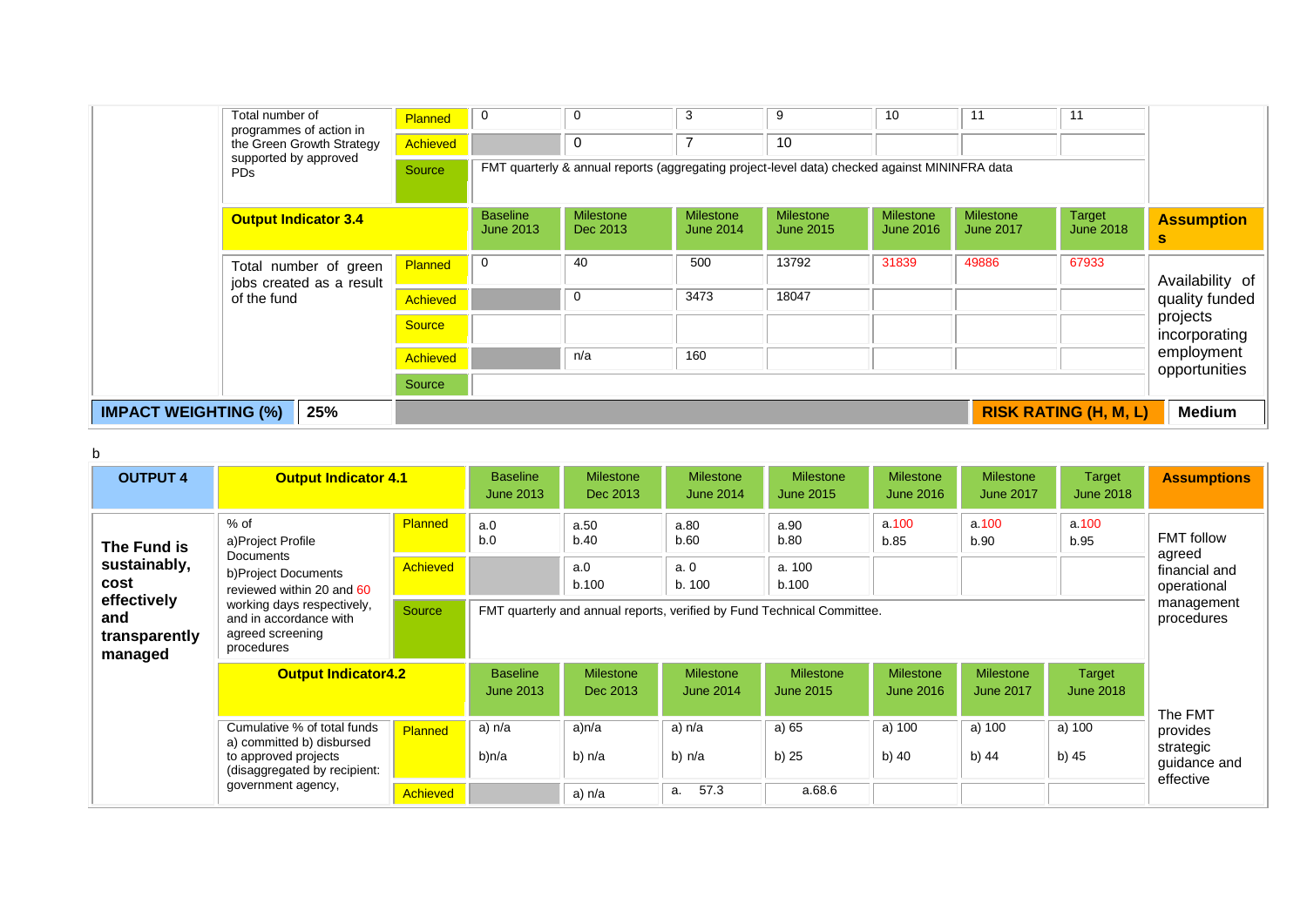|                                    | private sector,<br>CSO <sub>s</sub> )-                                                                                  |          |                                     | b) n/a                           | 8.2<br>b.                                                         | b.16                          |                                                                             |                                                                                                        |                                                                                                                                                | decision<br>making                                 |
|------------------------------------|-------------------------------------------------------------------------------------------------------------------------|----------|-------------------------------------|----------------------------------|-------------------------------------------------------------------|-------------------------------|-----------------------------------------------------------------------------|--------------------------------------------------------------------------------------------------------|------------------------------------------------------------------------------------------------------------------------------------------------|----------------------------------------------------|
|                                    |                                                                                                                         | Source   |                                     | FMT quarterly and annual reports |                                                                   |                               |                                                                             |                                                                                                        |                                                                                                                                                |                                                    |
|                                    | <b>Output Indicator 4.3</b>                                                                                             |          | <b>Baseline</b><br><b>June 2013</b> | Milestone<br>Dec 2013            | Milestone<br><b>June 2014</b>                                     | Milestone<br><b>June 2015</b> | Milestone<br><b>June 2016</b>                                               | Milestone<br><b>June 2017</b>                                                                          | Target<br><b>June 2018</b>                                                                                                                     | Fund                                               |
|                                    | "% of implementing projects<br>that demonstrate (a)                                                                     | Planned  | a. n/a<br>b. n/a                    | a. n/a<br>b. n/a                 | a. n/a<br>b. n/a                                                  | a.60<br>b.60                  | a.65<br>b.65                                                                | a.70<br>b.70                                                                                           | a.75<br>b.75                                                                                                                                   | Management<br>Team support                         |
|                                    | community participation;<br>b) a significant gender<br>focus                                                            | Achieved |                                     | a) n/a<br>b) $n/a$               | 100<br>63                                                         | a.100<br>b.100                |                                                                             |                                                                                                        |                                                                                                                                                | GoR to build<br>capacity                           |
|                                    |                                                                                                                         | Source   |                                     |                                  | FMT quarterly and annual reports (aggregating project level data) |                               |                                                                             |                                                                                                        |                                                                                                                                                | Sufficient                                         |
|                                    | <b>Output Indicator 4.4</b>                                                                                             |          | <b>Baseline</b><br><b>June 2013</b> | <b>Milestone</b><br>Dec 2013     | Milestone<br><b>June 2014</b>                                     | Milestone<br><b>June 2015</b> | <b>Milestone</b><br><b>June 2016</b>                                        | <b>Milestone</b><br><b>June 2017</b>                                                                   | <b>Target</b><br><b>June 2018</b>                                                                                                              | capacity exists<br>to respond to<br>lessons learnt |
|                                    | <b>Evidence that Substantive</b><br>lessons learnt are being<br>used to inform existing and<br>future projects/programs | Planned  | n/a                                 | n/a                              | n/a                                                               | n/a                           | Meaningful<br>lessons<br>identified in<br>project/fund<br>logs<br>reporting | Lessons<br>from projects<br>and Fund<br>are<br>documented<br>and<br>disseminated<br>to<br>stakeholders | Evidence of<br>lessons<br>learnt being,<br>incorporated<br>into<br>programme<br>implementat<br>ion (through<br><b>FMT</b> annual<br>assessment |                                                    |
|                                    |                                                                                                                         | Achieved |                                     | n/a                              | n/a                                                               | n/a                           |                                                                             |                                                                                                        |                                                                                                                                                |                                                    |
|                                    |                                                                                                                         | Source   | FMT quarterly and annual reports    |                                  |                                                                   |                               |                                                                             |                                                                                                        |                                                                                                                                                |                                                    |
|                                    | <b>Output Indicator 4.5</b>                                                                                             |          | <b>Baseline</b><br><b>June 2013</b> | Milestone<br>Dec 2013            | Milestone<br><b>June 2014</b>                                     | Milestone<br><b>June 2015</b> | Milestone<br><b>June 2016</b>                                               | Milestone<br><b>June 2017</b>                                                                          | <b>Target</b><br><b>June 2018</b>                                                                                                              |                                                    |
|                                    | $\%$<br>active<br><b>of</b><br>projects<br>reporting data of sufficient                                                 | Planned  | $\pmb{0}$                           | 80                               | 80                                                                | 80                            | 80                                                                          | 80                                                                                                     | 80                                                                                                                                             |                                                    |
|                                    | quality to satisfy FONERWA                                                                                              | Achieved |                                     | $\sim$                           | 28                                                                | 39                            |                                                                             |                                                                                                        |                                                                                                                                                |                                                    |
|                                    | monitoring and evaluation<br>system                                                                                     | Source   |                                     |                                  |                                                                   |                               |                                                                             |                                                                                                        |                                                                                                                                                |                                                    |
| 25%<br><b>IMPACT WEIGHTING (%)</b> |                                                                                                                         |          |                                     |                                  |                                                                   |                               |                                                                             |                                                                                                        | <b>RISK RATING (H, M, L)</b>                                                                                                                   | Low                                                |